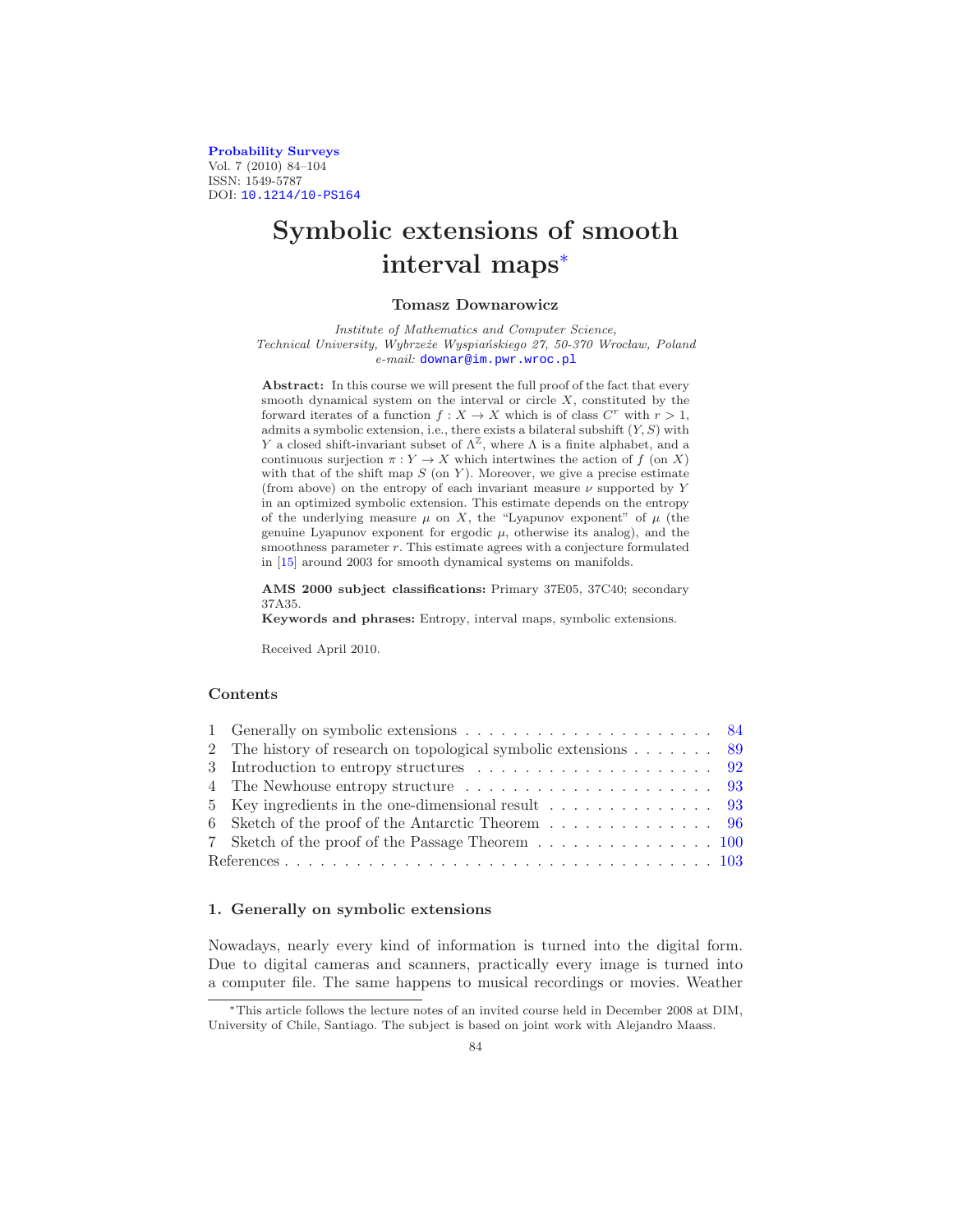forecasting is done by complicated software which must be fed information in the digital form. Modern black boxes that register the history of airplane flights or truck rides do it in the digital form. Even our mathematical work is registered mainly as computer files. Analog information is nearly an extinct form.

While studying dynamical systems (in any understanding of this term) sooner or later one is forced to face the following question: "How can the information about the evolution of a given dynamical system be most precisely turned into a digital form?" As researchers specializing in dynamical systems, we are responsible for providing the theoretical background for such a transition.

So suppose that we are observing a dynamical system, and that we are indeed turning our observation into the digital form. That means, from time to time, we produce a digital "report", a computer file, containing all our observations since the last report. Suppose for simplicity, that such reports are produced at equal time distances, say at integer times. Of course, due to bounded capacity of our recording devices and limited time between the reports, our files have bounded size (in bits). Because the variety of digital files of bounded size is finite, we can say, that at every integer moment of time we produce just one *symbol*, where the collection of all possible symbols (called the *alphabet* and denoted by  $\Lambda$ ) is finite.

An illustrative example is filming a scene using a digital camera. Every unit of time, the camera registers an image, which is in fact a bitmap of some fixed size (camera resolution). The camera turns the live scene into a sequence of bitmaps. If the scene is filmed with sound, each bitmap is enhanced by a small sound file, also of bounded size. We can treat every such enhanced bitmap as a single symbol in the alphabet of the "language" of the camera.

The sequence of symbols is produced as long as the observation is being conducted. We have no reasons to restrict the global observation time, and we can agree that it goes on for ever. Sometimes (but not necessarily), we can also admit that the observation has been conducted since ever in the past as well. In this manner, the history of our recording takes on the form of a unilateral or bilateral sequence of symbols from some finite alphabet  $\Lambda$ . Advancing in time by a unit corresponds, on one hand, to the unit-time evolution of the dynamical system, on the other, to shifting the enumeration of our sequence of symbols. In this manner we have come to the conclusion, that the digital form of the observation is nothing else, but an element of the symbolic space  $\Lambda^{\mathbb{S}}$ , where  $\mathbb{S}$ stands either for the set of all integers  $\mathbb{Z}$  or nonnegative integers  $\mathbb{N}_0$ . The action on this space is the familiar shift transformation  $\sigma$  given by  $\sigma(x) = y$ , where  $x = (x_n)_{n \in \mathbb{S}}$  and  $y = (x_{n+1})_{n \in \mathbb{S}}$ .

Now, in most situations, such observation of the dynamical system will be lossy, i.e., it will capture only some aspects of the observed dynamical system. Much of the dynamics will be lost. For example, the digital camera will not be able to register objects hidden behind other objects, moreover, it will not see objects smaller than one pixel or their movements until they pass from one pixel to another. However, it may happen, that after a while, each object will eventually become visible, and that we will be able to reconstruct its trajectory from the recorded information.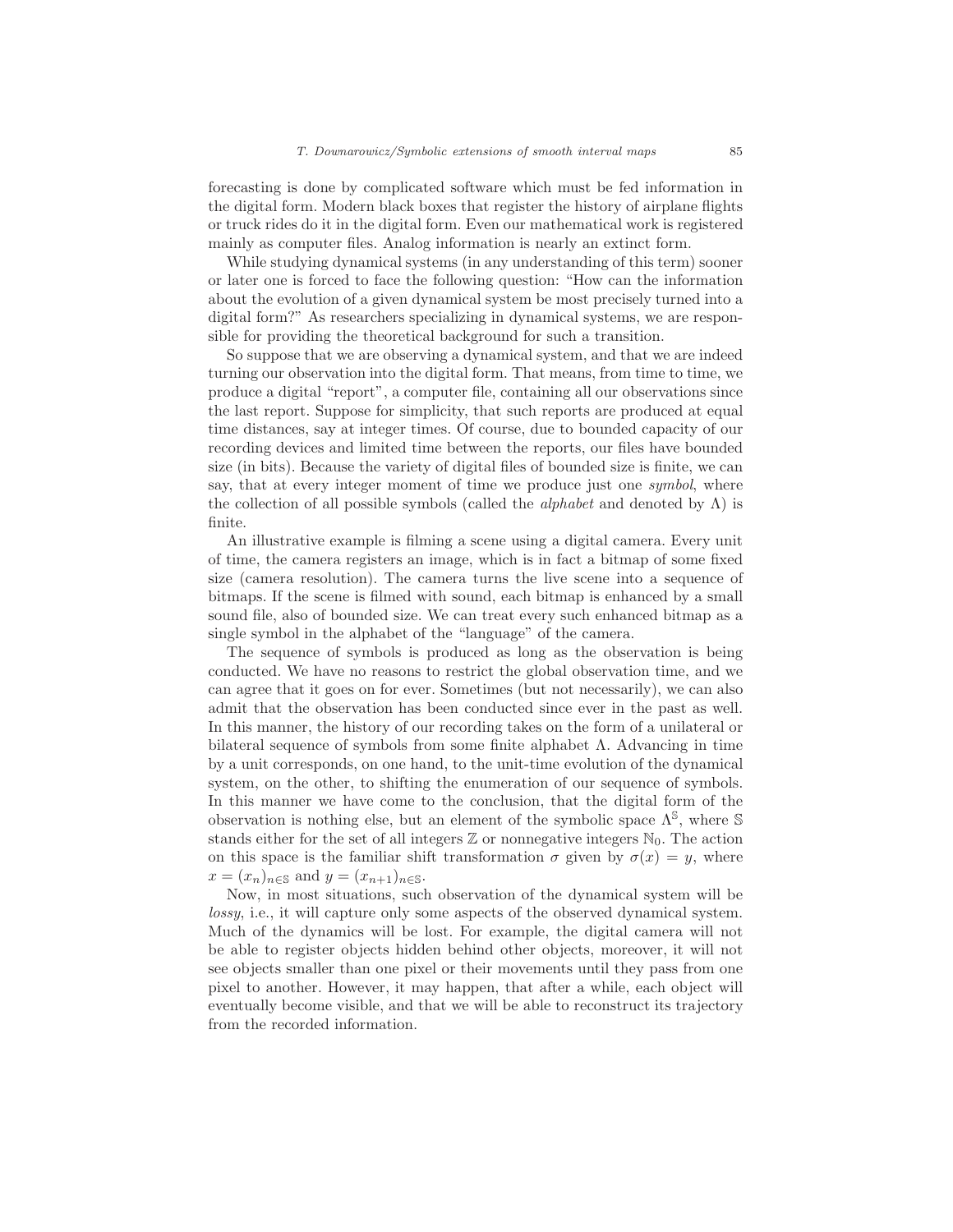Of course, lossy digitalization is always possible and hence presents a lesser kind of challenge. We will be much more interested in lossless digitalization. When is it possible to digitalize a dynamical system, so that no information is lost, i.e., in such a way, that after viewing the entire sequence of symbols, we can reconstruct the trajectory of every smallest particle in the system?

Well, it is certainly so, when the dynamical system under observation is not too complicated. When its rigidly moving particles are few, large, and the motion between the integer time moments is fully determined by the positions at the integer moments, and, at such moments each particle has only finitely many available positions. In other words, when the system is discrete in every aspect. But is this the only case?

The answer is no. At least at the purely theoretical level, the variety of systems that allow lossless digitalization is much larger. The class depends on the kind of approach we assume. We will concentrate on two levels: measuretheoretic and topological. Assuming the measure-theoretic point of view, each discrete time dynamical system is the action of a measure-preserving transformation on a measure space. We do not care about distances between particles, all we care about is partitions and probabilities with which the particles occupy the cells of these partitions. Here we are completely settled within the realm of ergodic theory. Assuming the topological point of view we do care about distances, but only up to preservation of convergence, i.e., we respect open and closed sets. In this setup we are within the realm of topological dynamics.

In the first, ergodic theoretic context, the question about "lossless digitalizability" of a system is relatively easy to answer. For automorphisms of probability spaces it is completely solved by the celebrated Krieger's Generator Theorem: an automorphism T of a probability space  $(X, \mathcal{F}, \mu)$  is isomorphic to the shift of a symbolic space  $\Lambda^{\mathbb{Z}}$  (equipped with some shift-invariant measure) if and only if the Kolmogorov–Sinai entropy  $h_\mu(T)$  of the automorphism is finite.

For endomorphisms, although the theorem no longer applies (in full generality) we can employ the notion of *natural extension*. If  $T$  is an endomorphism of a probability space, and has finite entropy, then its natural extension is an automorphism and has the same finite entropy. By the Krieger Theorem, this natural extension is isomorphic to a symbolic system. The original endomorphism becomes a measure-theoretic factor of the symbolic system. The natural extension in its digital (i.e., symbolic) form clearly contains complete information about all its factors, in particular, about the original endomorphism system, which, in this manner becomes losslessly digitalized.

On the other hand, any system (automorphism or endomorphism) of infinite entropy can be neither represented nor embedded in a symbolic system, because all symbolic systems have finite entropy. So, any digitalization of an infinite entropy system must be lossy. We have thus fully characterized measure-theoretic systems (on probability spaces) which are losslessly digitalizable: these are precisely the systems of finite Kolmogorov–Sinai entropy. The digitalization is then isomorphic either to the system itself, or, at worst, to its natural extension.

At the level of topological dynamics this problem is much more complicated. Here, given a topological dynamical system  $(X, T)$   $(X$  is a compact metric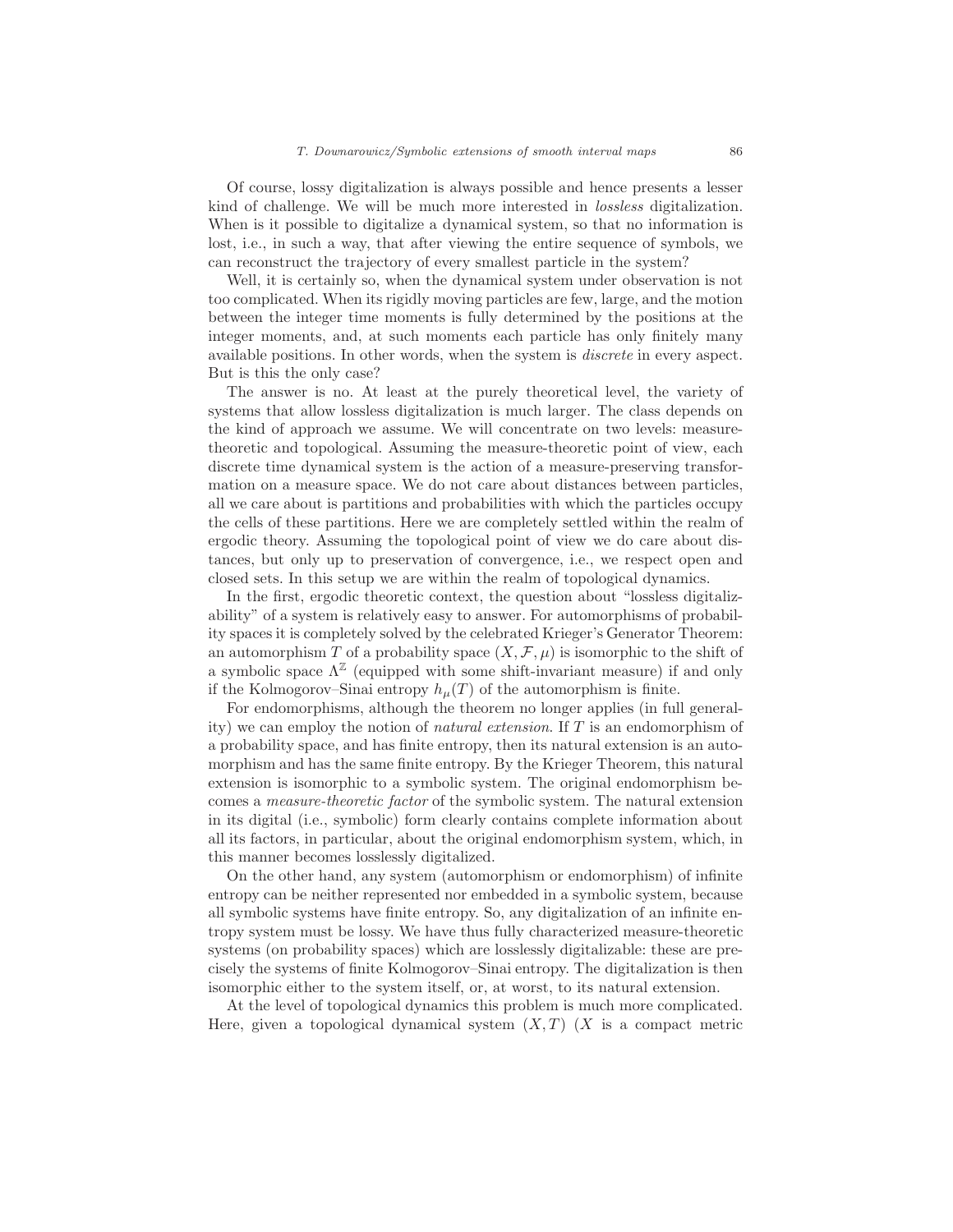space and  $T : X \to X$  is a continuous map, perhaps a homeomorphism), we seek for its digitalization in form of some, also topological, symbolic system. These are constituted by compact, shift-invariant subsets of the symbolic spaces  $Λ<sup>§</sup>$  equipped with the action of the shift transformation  $σ$ . Such systems are shortly called subshifts. There are slight differences in our understanding of shift-invariance for the unilateral and bilateral sequences, but we skip these details here.

If we desire a symbolic system (subshift)  $(Y, \sigma)$  that carries all the information about a given topological dynamical system  $(X, T)$ , respecting its topological structure, a number of rather obvious limitations immediately pops out. First of all, we have very little chances to create a symbolic system that would be topologically isomorphic (i.e., conjugate) to  $(X, T)$ . Only expansive maps on zerodimensional spaces are conjugate to subshifts. And these properties are rather exceptional among topological dynamical systems. In every other case we can only hope to build a *symbolic extension*, i.e., a subshift  $(Y, \sigma)$ , of which  $(X, T)$ would be a *topological factor*. There are equally little chances, that the extension will be conjugate to the topological natural extension of  $(X, T)$ . The natural extension would have to be zero-dimensional and expansive which implies that  $X$  is itself zero-dimensional and  $T$  nearly (not exactly but close to) expansive. So, the symbolic extension  $(Y, \sigma)$ , if one exist, will usually be something else than  $(X, T)$  or its natural extension. Such a  $(Y, \sigma)$  will contain other "unwanted" dynamics joined with the dynamics of  $(X, T)$ . It may even have necessarily larger topological entropy! Unlike in the measure-theoretic case, finite entropy (this time topological) does not even guarantee the existence of a symbolic extension. This is a phenomenon first discovered by Mike Boyle, whose interest in this subject was provoked by the question of Joe Auslander. Mike Boyle also indicated examples of systems with finite topological entropy, such that symbolic extensions do exist, but all have topological entropy essentially larger (by some constant) than that of  $(X, T)$ .

In this manner we are lead to studying the following general problem, which we can summarize in the two questions below, concerning a given topological dynamical system  $(X, T)$ .

QUESTION 1: Does there exist a topological symbolic extension  $(Y, \sigma)$  of  $(X, T)$ ? In other words, is  $(X, T)$  a topological factor of some subshift?

QUESTION 2: If yes, what is the infimum of the topological entropies of all its symbolic extensions?

These two questions (and some related ones) have triggered the creation of a relatively new branch in topological dynamics, the theory of symbolic extensions. It should not be surprising, that this theory is embedded in the theory of entropy of topological dynamical systems. In fact, it lead to some new developments in this theory, the discovery of some new entropy-related notions and invariants of topological conjugacy. It turns out, that in order to handle the two major questions posed above, one needs to focus not only on the topological entropies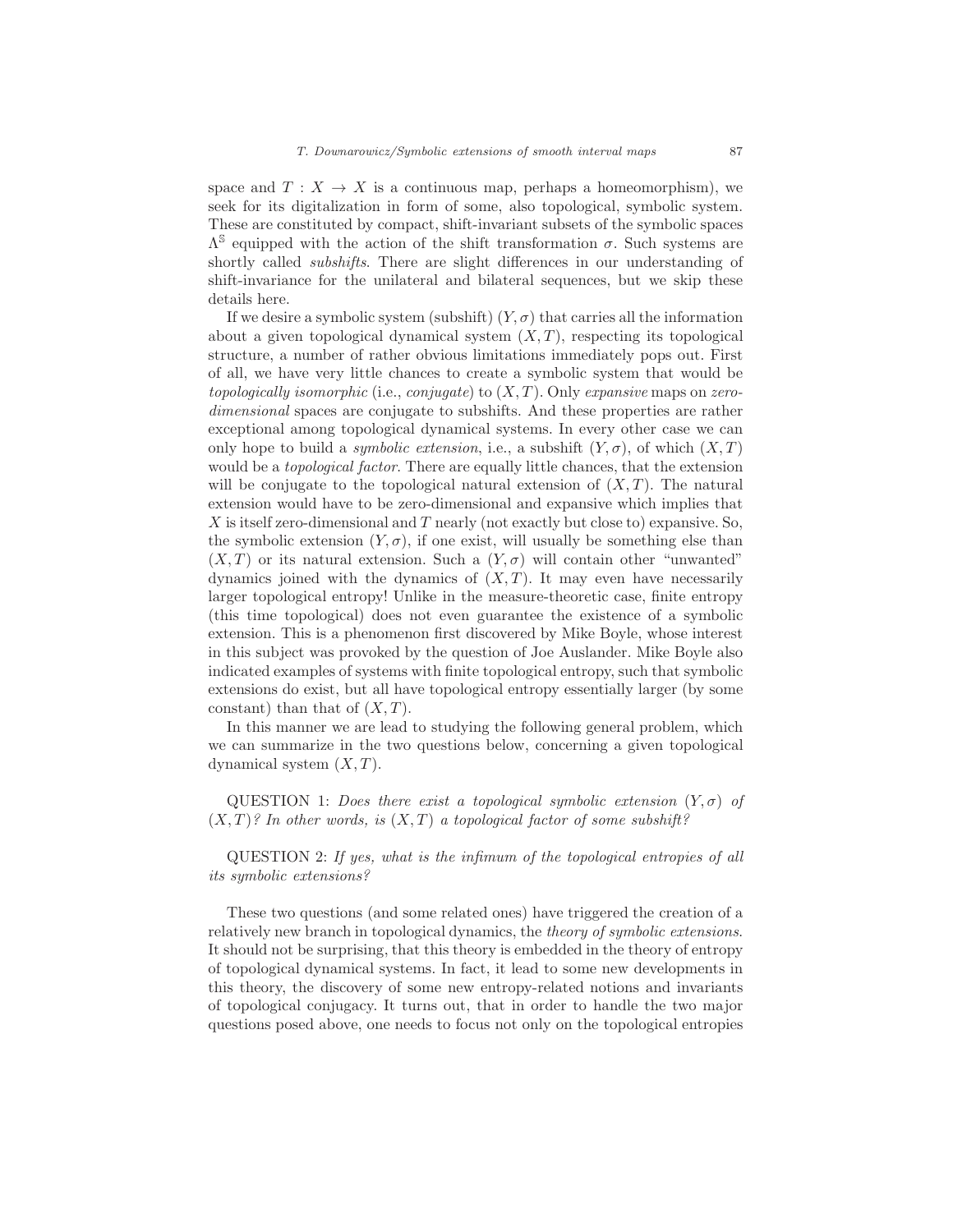of the involved systems (the system  $(X, T)$  and its symbolic extensions  $(Y, \sigma)$ ), but also on the measure-theoretic (Kolmogorov–Sinai) entropies of all invariant measures supported by these systems. The two key notions of the theory are defined below.

**Definition 1.1.** Let  $(X, T)$  be a topological dynamical system. The *topological* symbolic extension entropy of  $(X, T)$  is defined as follows:

 $h_{sex}(X,T) = \inf\{h_{top}(Y,\sigma) : (Y,\sigma)$  is a subshift extension of  $(X,T)$ ;  $h_{sex}(X,T) = \infty$  if  $(X,T)$  has no symbolic extensions.

A refinement of this notion at the level of invariant measures is provided below.

**Definition 1.2.** Let  $(X, T)$  be a topological dynamical system and let  $\mathcal{P}_T(X)$ denote the set of all T-invariant measures  $\mu$  on X. Let  $(Y, S)$  be a topological extension of  $(X, T)$  and  $\pi : Y \to X$  be the corresponding factor map. On  $\mathcal{P}_T(X)$ we define the *extension entropy function* by the formula

$$
h^{\pi}(\mu) = \sup\{h_{\nu}(S) : \nu \in \mathcal{P}_S(Y), \pi^*(\nu) = \mu\}.
$$

Then, on  $\mathcal{P}_T(X)$  we define the *symbolic extension entropy function*, by

 $h_{sex}(\mu) = \inf\{h^{\pi}(\mu) : \pi : Y \to X \text{ is a subshift extension of } (X,T)\};$  $h_{sex}(\mu) = \infty$  (for all measures  $\mu$ ) if  $(X, T)$  has no symbolic extensions.

One of the fundamental tools in the theory of symbolic extensions is the following theorem (one inequality is obvious, the other requires some machinery):

<span id="page-4-0"></span>Theorem 1.3 (Symbolic Extension Entropy Variational Principle).

$$
\mathbf{h}_{sex}(X,T) = \sup\{h_{sex}(\mu) : \mu \in \mathcal{P}_T(X)\}
$$

The main task of the theory of symbolic extensions reduces to solving the following problem:

PROBLEM 1: Compute (or estimate)  $h_{sex}$  for a given system  $(X, T)$  using its internal properties.

Notice that the definition of  $h_{sex}$  is so constructed, that solving Problem 1 answers both of the formerly formulated questions 1 and 2. In full generality, so phrased problem has been solved in the paper [\[3](#page-19-2)], and then refined in [\[12\]](#page-19-3). The solution is in terms of so-called *entropy structure*, a carefully selected sequence of functions on  $\mathcal{P}_T(X)$ , which reflects the emergence of the entropy of different measures at refining scales. Crucial are upper semicontinuity properties of these functions and the multiple defect of uniformity in its convergence. The reason why these items are so essential can very roughly and briefly explained as follows: In the system  $(X, T)$  some invariant measures may reveal all of its entropy already in large scale (like in expansive systems), other measures may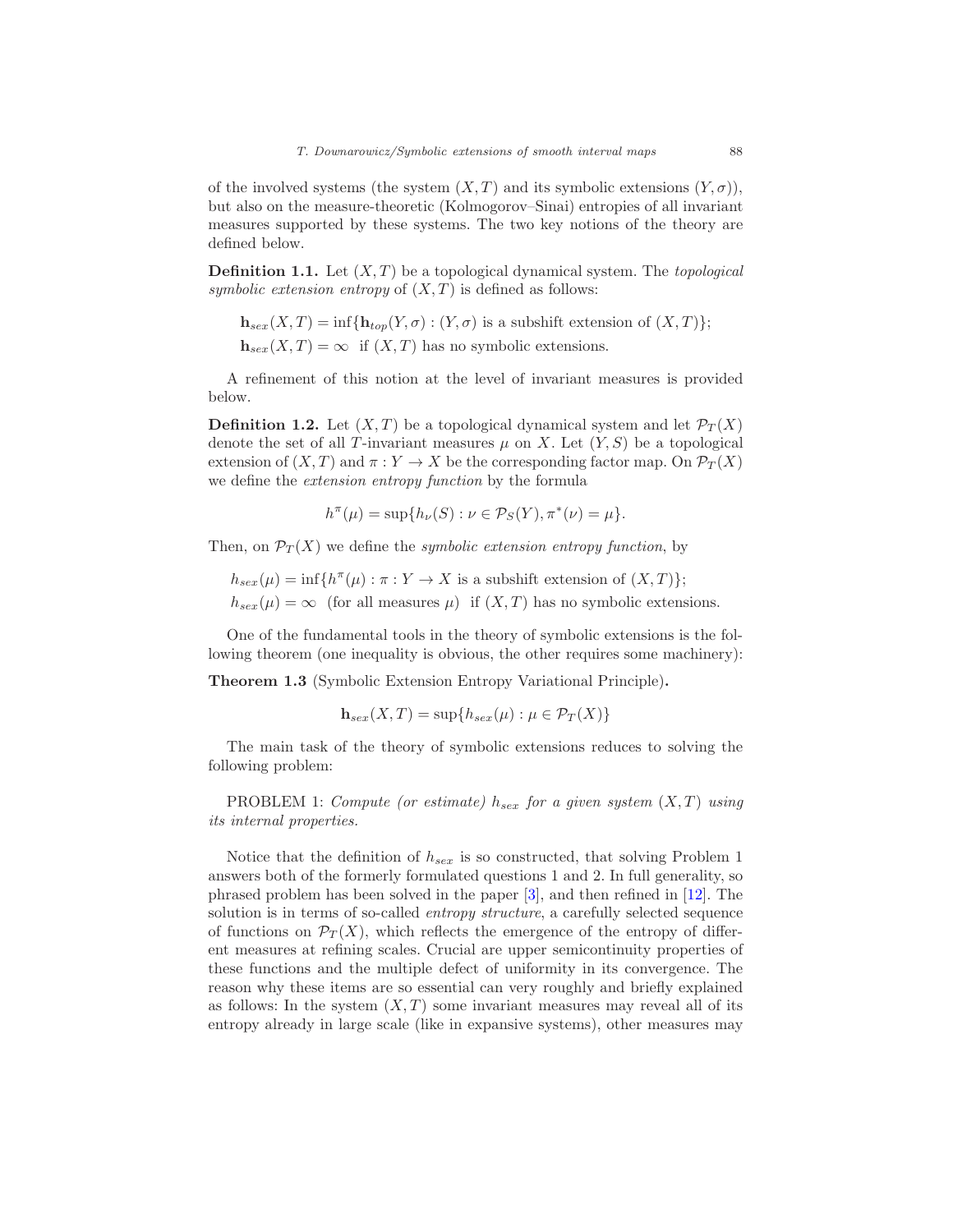need very small scale (i.e., fine covers) for their entropy to be detected. Now, in the symbolic extension  $(Y, \sigma)$ , the small scale dynamics must be "magnified" and become visible in the large scale of the symbolic system (in symbolic systems all dynamics happens in large scale). If the "large scale measures" are approximated in  $\mathcal{P}_T(X)$  by the "small scale measures", the magnification of small scale dynamics may lead to enlarging the entropy of large scale dynamics. This causes the overall entropy of the symbolic extension to grow.

In this course we will concentrate on a more particular problem, concerning smooth maps:

# PROBLEM 2: Estimate  $h_{sex}$  for C<sup>r</sup>-maps on manifolds  $(1 \le r \le \infty)$ .

We will show how this problem is solved in dimension one, i.e., for smooth maps of the interval or of the circle, in terms of much more familiar parameters, such as the degree of smoothness  $r$  and the (slightly refined) Lipschitz constant.

# <span id="page-5-0"></span>2. The history of research on topological symbolic extensions

The first result concerning symbolic extensions in topological dynamics is due to William Reddy and goes back to 1968 ([\[21\]](#page-20-0)). It says that every expansive homeomorphism T on a compact metric space has a symbolic extension. The construction provided no control over the entropy of this extension.

It was clear that expansiveness was a much too strong requirement. All known examples of finite entropy systems seemed to admit symbolic extensions. One of the spectacular applications of symbolic extensions occurs in the studies of hyperbolic systems. Using Markov partitions, such systems can be lifted to subshifts of finite type, which allows to apply symbolic dynamical methods to the hyperbolic systems. This approach belongs to the classics, it is described for example in Bowen's book [\[1\]](#page-19-4). Generally, however, very little was known. The natural question whether all finite entropy systems indeed have symbolic extensions has been presumably puzzling many people between the years 1970 and 1990. Around 1989, Joe Auslander addressed this question to Mike Boyle, one of the best experts in symbolic dynamics. Within some time (less than a year), Boyle came up with the negative answer, by constructing an appropriate example. A version of the same example showed, that even if a system does admit a symbolic extension, there may exist a necessary gap between the entropy of the system and that of any symbolic extension. He called this gap the residual entropy. These examples have been presented at the Adler conference in 1991, but never published until 2002 (after the author of this note has already published his own version of Boyle's examples in 2001). These examples proved only one thing: there is no easy answer to the questions 1 and 2 stated in the preceding section.

For the next 8 years, the progress was rather limited and not published. Mike Boyle collaborated in this matter with Doris and Ulf Fiebig. They tried to construct symbolic extensions by means of symbolic and topological methods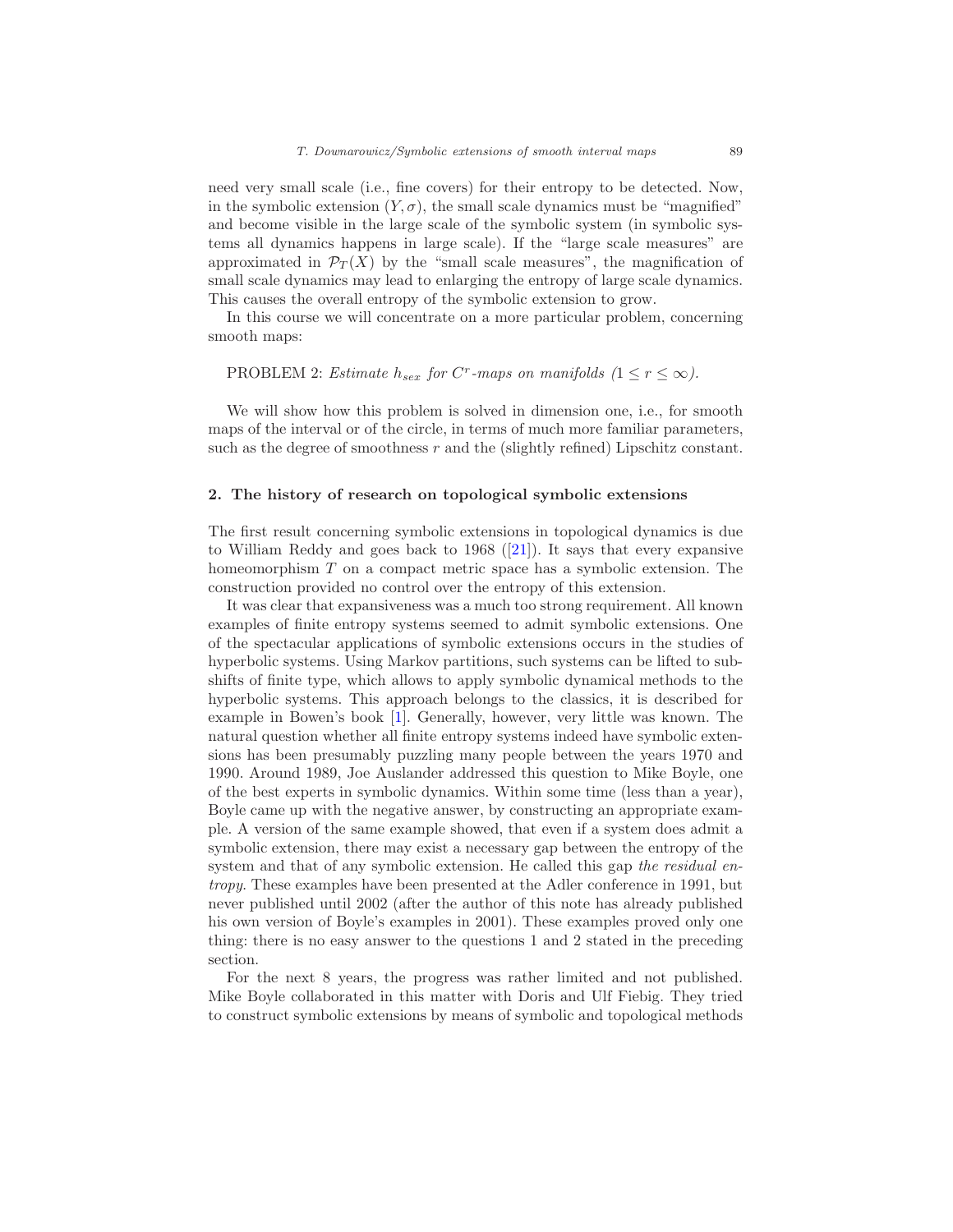(without using invariant measures), which, from today's perspective, explains why their results were so restricted.

Around 1998 the same problem was encountered by the author of this note. Together with Fabien Durand, they were characterizing all factors of so-called Toeplitz flows, and one of the three conditions for a system to be such a factor was that it admits some symbolic extension  $(13)$ . It soon occurred, that nobody knew any general criteria for that. Mike Boyle was able to say that any system of entropy zero has a symbolic extension also of entropy zero ([\[2\]](#page-19-6)), which was very useful for the study of factors of Toeplitz flows.

In year 1999, the author of this note spent a month in Marseille, devoting all his energy trying to understand why some systems have and other do not have symbolic extensions. For simplicity, he focused on zero dimensional systems, which seemed to be the best class to study. He discovered that the existence of symbolic extensions depends on the distribution of entropy on invariant measures, which lead to the first result containing the criteria for the existence and an estimate of the topological entropy of symbolic extensions for general zero-dimensional systems  $([11])$  $([11])$  $([11])$ . In particular, he showed that an asymptotically h-expansive zero-dimensional system admits a symbolic extension of the same topological entropy. In the same paper he published the already mentioned examples based on those by Mike Boyle.

A year later, Boyle and the Fiebigs publish a long paper containing the results of their long lasting collaboration  $([4])$  $([4])$  $([4])$ . The old examples appear here in the original version, next to new ones, where the transformation is on a disc and is differentiable at all but one point. In terms of positive results, all asymptotically h-expansive systems (not necessarily zero-dimensional) are shown to posses principal symbolic extensions, i.e., such that not only the topological entropy is the same as that of  $(X, T)$ , but also the Kolmogorov–Sinai entropy of every invariant measure is the same as that of its image in the system  $(X, T)$ . Since expansive systems are asymptotically h-expansive, we recover here a refined version of Reddy's first result. Since any system of entropy zero is asymptotically h-expansive, we also recover the fact communicated earlier by Boyle to the author of this note. Another spectacular application, neatly included in [\[4\]](#page-19-8) concerns smooth maps. Soon before that, Jerome Buzzi just proved that any  $C^{\infty}$  map on a Riemannian manifold is in fact asymptotically h-expansive ([\[9](#page-19-9)]). (Many years earlier Sheldon Newhouse proved a seemingly weaker statement [\[20\]](#page-20-1), which from today's perspective is equivalent to Buzzi's result.) Now, this fact receives a new meaning: every  $C^{\infty}$  map on a manifold admits a principal symbolic extension. If we agree, that symbolic extensions are "lossless digitalizations", then principal symbolic extensions can be regarded "gainless" (without superfluous information) digitalizations. The fact that all  $C^{\infty}$  maps can be losslessly and gainlessly digitalized became one of the iconic achievements of the theory of symbolic extensions. However, an immediate question arises: what about  $C^r$  maps, where  $r < \infty$ ?

In 2001, the author of this note visited Mike Boyle. Leaving the smooth systems aside, they worked on the general theory. Their work [\[3\]](#page-19-2) contains the complete and general characterization of the symbolic extension entropy func-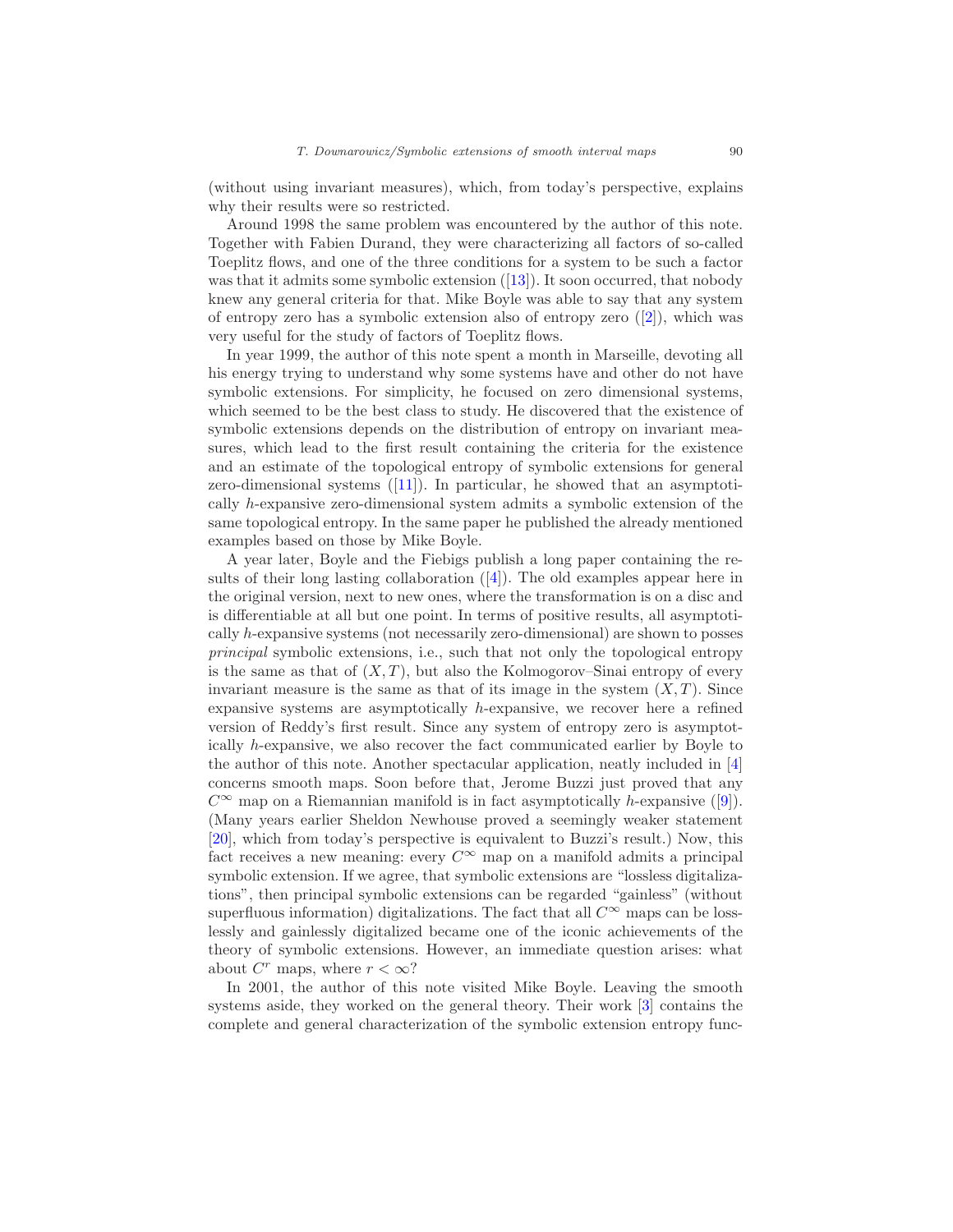tion  $h_{sex}$ . It also contains the aforementioned variational principle for the symbolic extension entropy. Problem 1 and both questions stated in the preceding section, became completely solved. The solution still refers to zero-dimensional systems: each system with finite entropy is first shown to posses a principal zero-dimensional extension (using the theory of mean dimension, by E. Lindenstrauss and B. Weiss [\[17](#page-20-2), [16](#page-19-10)]) and then it is shown how to build a symbolic extension of a zero-dimensional system. The notion of an entropy structure is introduced for zero-dimensional systems, the key tool to compute the symbolic extension entropy function. A criterion is provided, when the symbolic extension entropy function is attained, i.e., when a symbolic extension exist, whose entropy function matches the symbolic extension entropy function (an "optimal" digitalization).

Next year, the author of this work develops a consistent theory of entropy structures for general topological dynamical systems ([\[12](#page-19-3)]). Among other things, this allows to simplify the phrasing of several results from the preceding work, by skipping the intermediate stage of a zero-dimensional extension. The theory of entropy structures, although its importance depends upon the application to symbolic extensions, has gained an independent interest and several papers appeared devoted to other aspects of the entropy structure theory ([\[8](#page-19-11), [18](#page-20-3)]).

At the same time the author collaborates with Sheldon Newhouse. The focus of this collaboration is on smooth maps on Riemannian manifolds. The obtained results ([\[15\]](#page-19-0)) are of negative nature: roughly speaking they prove that (in some class) a typical  $C^1$  system of dimension  $d \geq 2$  admits no symbolic extensions at all (infinite symbolic extension entropy), while a typical  $C<sup>r</sup>$  map, where  $1 <$  $r < \infty$  (also for  $d \geq 2$ ) does not admit a principal symbolic extension (without saying that is does admit a symbolic extension). In their examples the gap between the entropy of the system and the entropy of a symbolic extension (the residual entropy) is bounded below by some term (which we denote here by  $\mathcal{R}$ ) proportional to the Lipschitz constant and inverse proportional to  $r - 1$ . They formulate a conjecture, that the residual entropy in their examples is the worst, i.e., that every  $C<sup>r</sup>$  map with  $r > 1$  does admit a symbolic extension, and the symbolic extension entropy is, in the worst case, equal to the entropy plus  $\mathcal{R}$ .

This conjecture triggered a number of papers containing partial results. In all cases the conjecture has been confirmed: In 2005 the author of this note, jointly with Alejandro Maass, proves the conjecture true in dimension  $d = 1$  $([14],$  $([14],$  $([14],$  the subject of this course). This result is then complemented by David Burguet, who provides examples of  $C<sup>r</sup>$  interval maps showing the estimate  $\mathcal R$ for the residual entropy to be sharp  $([5])$  $([5])$  $([5])$ . In the meantime Lorenzo Díaz and Todd Fisher prove related results for partially hyperbolic diffeomorphisms ([\[10](#page-19-14)]). Recently, Burguet proved the conjecture in two more cases: for  $C<sup>r</sup>$  nonuniformly expanding maps (such that every invariant measure of positive entropy has all Lyapunov exponents nonnegative) on manifolds of any dimension and for any  $r > 1$  ([\[6](#page-19-15)]), and, even more recently, for any  $C<sup>2</sup>$  surface diffeomorphisms ([\[7](#page-19-16)]). The general case of a  $C<sup>r</sup>$  map (or diffeomorphism) on a compact manifold of dimension d remains an open problem, and the latest Burguet's result for  $d = 2$ is the most advanced step toward the full solution.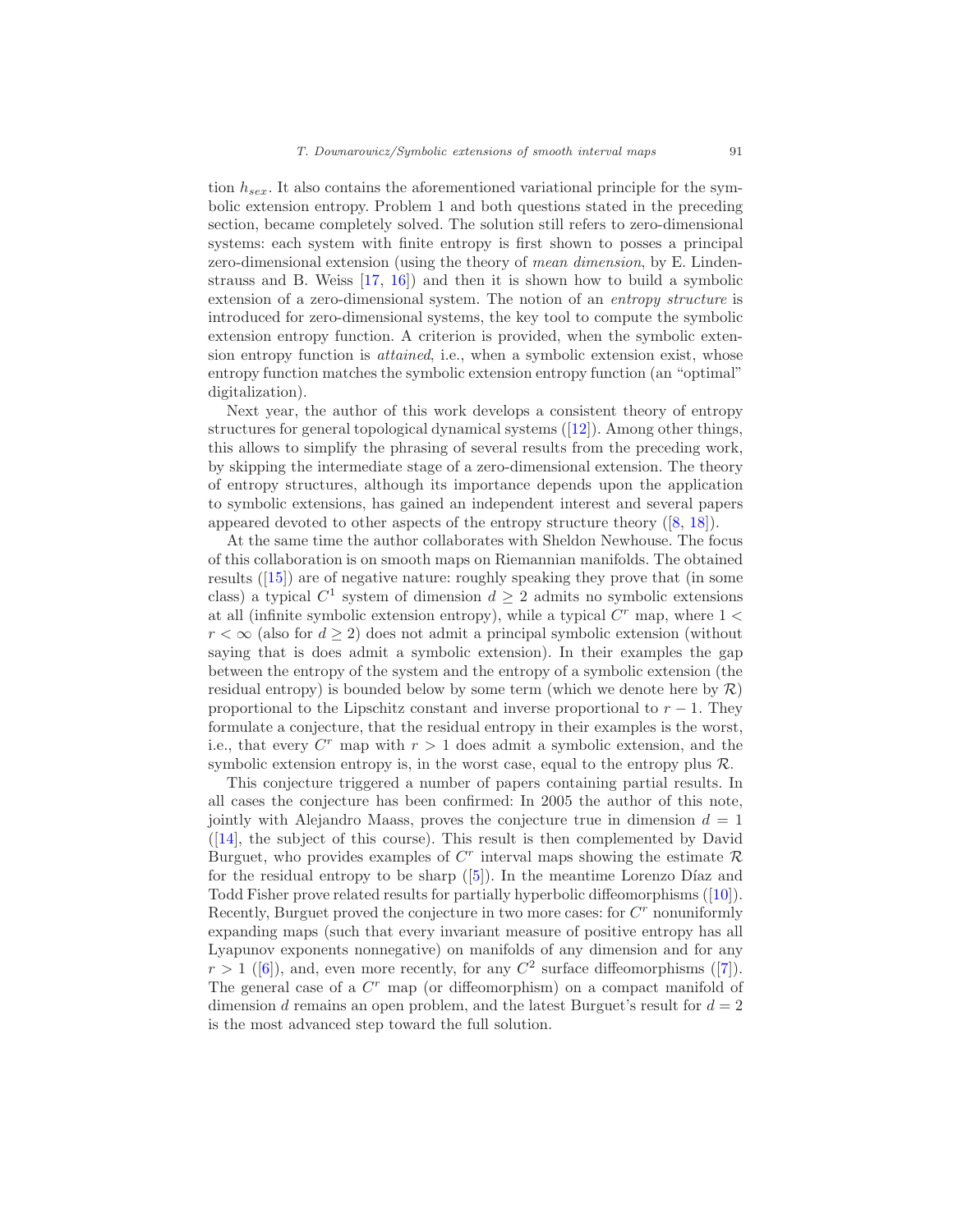#### <span id="page-8-0"></span>3. Introduction to entropy structures

For the purposes of this course, we will not need the general definition of the entropy structure. It suffices to know, that any entropy structure has the form of a sequence of functions  $h_k : \mathcal{P}_T(X) \to [0,\infty)$ , such that  $h_k(\mu) \nearrow h(\mu)$  for every invariant measure  $\mu$ . Sometimes it is better to consider the tails  $\theta_k =$  $h - h_k$ . Then we have  $\theta_k \searrow 0$  pointwise. Not all sequences  $(\theta_k)_{k\geq 1}$  converging monotonically to zero are entropy structures. There are additional conditions on how they converge in reference to the dynamics. Still, there are many possible entropy structures in one dynamical system, but they are all equivalent to each other in a specific sense. Instead of listing the conditions which classify a given sequence  $(\theta_k)$  as an entropy structure we will simply specify one particular such sequence  $(\theta_k)$ , which has been proved to satisfy these conditions in the paper [\[12\]](#page-19-3). Only this entropy structure will be used throughout this course. The precise description of this sequence will be given in the next section.

So suppose we have already chosen an entropy structure  $(\theta_k)$ . This allows to compute the symbolic extension entropy function  $h_{sex}$ . The derivation of  $h_{sex}$ from the entropy structure is via the "transfinite sequence", as defined below:

| Step $0$ :      | $u_0 \equiv 0$                                                                                     |  |
|-----------------|----------------------------------------------------------------------------------------------------|--|
| Step $\alpha$ : | $v_{\alpha} = \sup_{\beta < \alpha} u_{\beta}, \quad u_{\alpha} = \lim_{k} v_{\alpha} + \theta_k,$ |  |

(recall that  $\tilde{f}(x) = \limsup_{y \to x} f(y)$ ).

**Theorem 3.1** ([\[3](#page-19-2)]). There exists a countable ordinal  $\alpha_0$  such that  $u_\alpha = u_{\alpha_0}$  for every  $\alpha \geq \alpha_0$ , and

$$
h_{sex} = h + u_{\alpha_0}.
$$

Combining this with Theorem [1.3](#page-4-0) we get

$$
\mathbf{h}_{sex}(T) = \sup_{\mu \in \mathcal{P}_T(X)} (h(\mu) + u_{\alpha_0}(\mu)).
$$

As a digression, let us mention, that the theory of entropy structures allows to characterize the famous Misiurewicz parameter  $\mathbf{h}^*(T)$  (the one used to define asymptotically h-expansive systems, by  $h^*(T) = 0$  as the pointwise supremum of the function  $u_1$ :

$$
\mathbf{h}^*(T) = \sup_{\mu \in \mathcal{P}_T(X)} u_1(\mu).
$$

The two parameters appear at opposite poles of the transfinite sequence:  $\mathbf{h}^*(T)$ is the "supremum of the first order", while  $h_{sex}(T)$  is the "supremum of all orders". The participation of  $h(\mu)$  in only one of the suprema causes the two notions not to be related by any inequality. Only one implication holds in general:  $\mathbf{h}^*(T) = 0 \implies \mathbf{h}_{sex}(T) = \mathbf{h}_{top}(T)$ . In fact we have the equivalence:

$$
\mathbf{h}^*(T) = 0
$$
 if and only if  $\forall_{\mu \in \mathcal{P}_T(X)} h_{sex}(\mu) = h(\mu).$ 

This is to say, asymptotically h-expansive systems are exactly those which admit a principal symbolic extension ([\[4\]](#page-19-8)).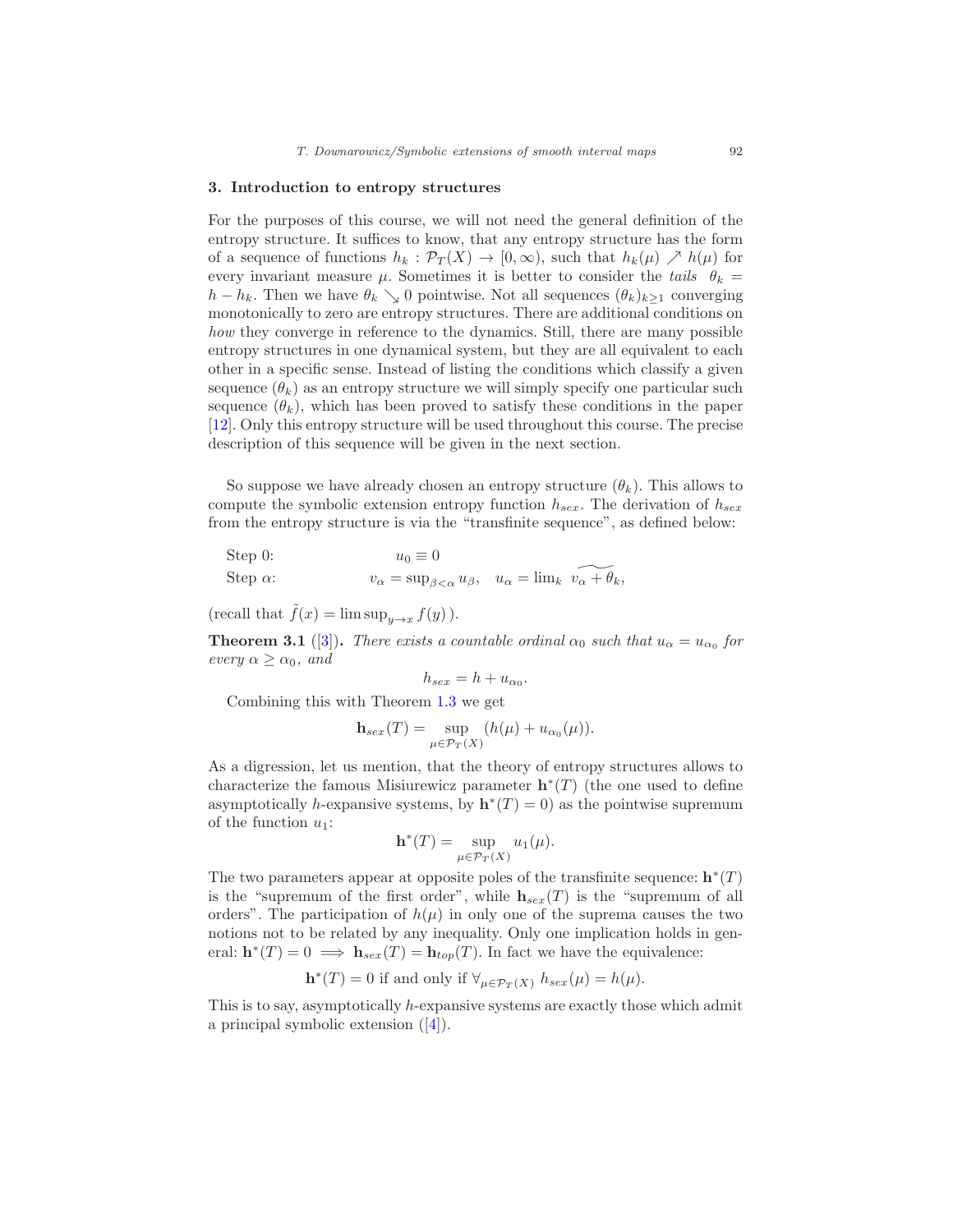#### <span id="page-9-0"></span>4. The Newhouse entropy structure

Now we provide the definition of a local entropy, created by Sheldon Newhouse in 1989. Later, the author of this note has verified, that local entropy with respect to a refining sequence of open covers becomes an entropy structure. Below we use the following notation: F is any Borel subset of X,  $\mathcal V$  is an open cover of X and  $V_x^n$  is any set containing x and having the form  $V_0 \cap T^{-1}(V_1) \cap \cdots \cap T^{-n+1}(V_{n-1}),$ where  $V_0, V_1, \ldots, V_{n-1} \in \mathcal{V}$ . A set E is  $(n, \delta)$ -separated if for any two points  $y, y' \in E$  there is some  $i \in \{0, 1, \ldots, n-1\}$  with  $d(T^i y, T^i y') \geq \delta$ . Also  $\mu$ denotes an invariant measure and  $\sigma$  is a number smaller than 1.

# Definition 4.1  $([20])$  $([20])$  $([20])$ .

- (a)  $H(n, \delta | x, F, V) := \log \max\{\#E : E \text{ is an } (n, \delta)\text{-separated set in } F \cap V_x^n\};\$
- (b)  $H(n, \delta | F, V) := \sup_{x \in F} H(n, \delta | x, F, V);$
- (c)  $h(\delta|F, V) := \limsup_n \frac{1}{n} H(n, \delta|F, V);$
- (d)  $h(X|F, V) := \lim_{\delta \to 0} h(\delta|F, V);$
- (e)  $h(X|\mu, \sigma, V) := \inf\{h(X|F, V) : \mu(F) > \sigma\};$
- (f) for an ergodic measure  $\mu$ ,  $h^{New}(X|\mu, V) := \lim_{\sigma \to 1} h(X|\mu, \sigma, V)$ .

We extend the function  $h^{New}(X|\cdot, V)$  to all of  $\mathcal{P}_T(X)$  by averaging over the ergodic decomposition. This function is called the local entropy function given the cover V.

The Newhouse entropy structure is obtained as the sequence

$$
\theta_k(\mu) = h^{New}(X|\mu, \mathcal{V}_k),
$$

where  $V_k$  is a sequence of open covers, each finer than the preceding one, and with the maximal diameters of their elements decreasing to zero.

This is indeed an entropy structure  $([12])$  $([12])$  $([12])$ .

# <span id="page-9-1"></span>5. Key ingredients in the one-dimensional result

In this section we state the main result of [\[14](#page-19-12)] and two key theorems leading to it. The first one, called "The Antarctic Theorem" is an estimate of local entropy for  $C<sup>r</sup>$  interval (or circle) maps. The exotic name of the theorem comes from the fact that the breakthrough in proving it was made during the author's trip to Antarctica, in fact while he was spending a sleepless night camping on the snow on one of the Antarctic islands. This is the only statement in this course, which uses the specific properties of the interval. The second intermediate result, called "The Passage Theorem" can be phrased as a completely general fact and in this form has already been used by Burguet in his two latest results. Its name reflects that it provides a "bridge" between the local entropy estimate of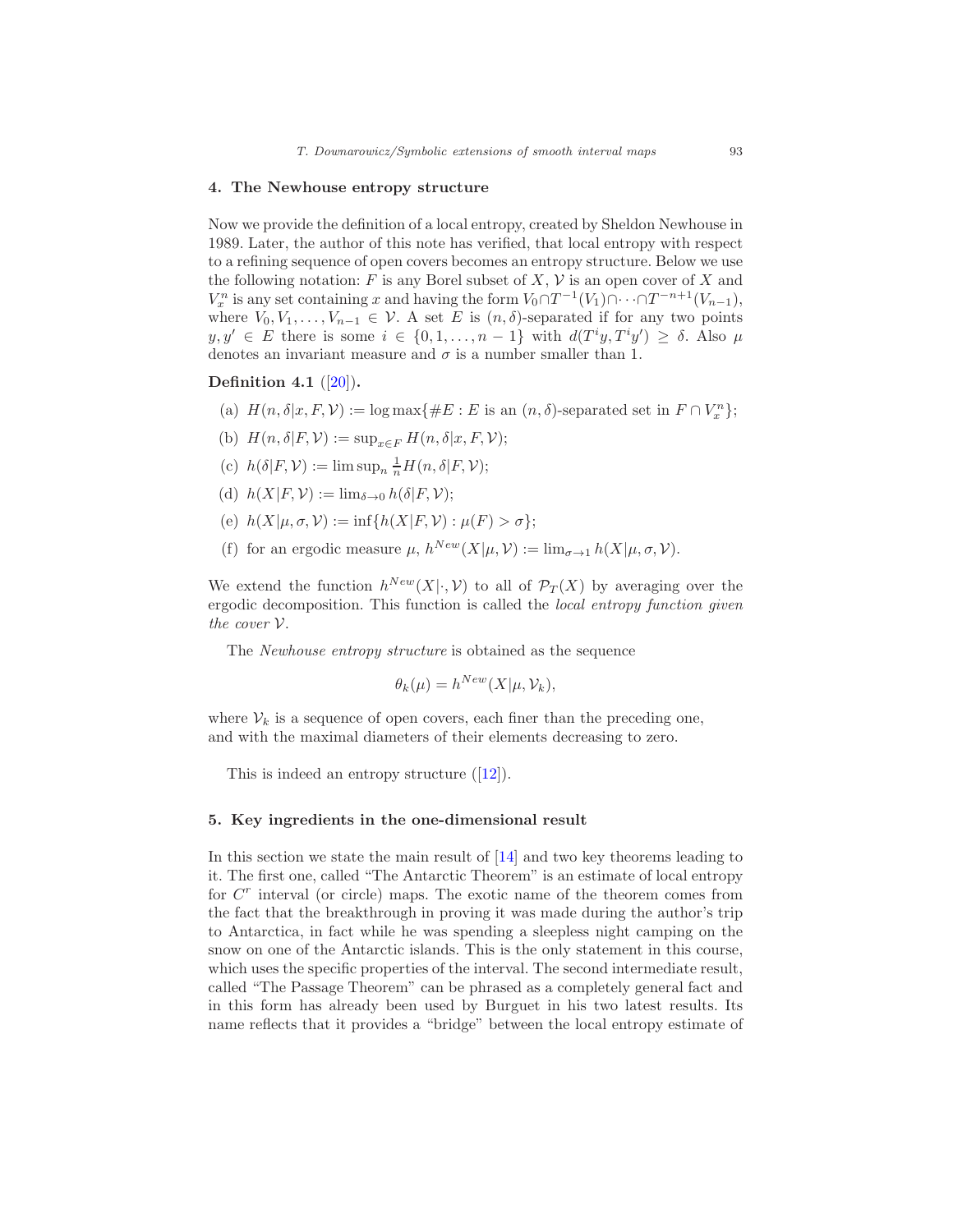the preceding theorem and the final estimate of the symbolic extension entropy function, given in the main result. One can also associate the name with Drake Passage, where, returning from Antarctica, the author attempted to apply his discovery to symbolic extensions (which was accomplished after returning to Santiago, with the help of the coauthor A. Maass). This section also contains the derivation of the Estimate Theorem from the two intermediate theorems.

The detailed proofs of the Antarctic, Passage and Estimate Theorems can be found in [\[14\]](#page-19-12). In this course, we sketch these proofs skipping some details. Instead, we will try to be more convincing by illustrating some of the arguments using figures.

Let f be a  $C^r$  transformation of the interval or of the circle X, where  $r > 1$ . Let  $\mu \in \mathcal{P}_f(X)$ . We denote

$$
\chi(\mu) = \int \log |f'(x)| d\mu, \quad \chi_0(\mu) = \max\{0, \chi(\mu)\}.
$$

(For ergodic measures in dimension one,  $\chi(\mu)$  is the Lyapunov exponent.)

**Theorem 5.1** (The Antarctic Theorem). Fix some  $\gamma > 0$ . For each  $\mu \in \mathcal{P}_f(X)$ there exists an open cover  $\mathcal V$  of  $X$  such that

$$
h^{New}(X|\nu, \mathcal{V}) \le \frac{\chi_0(\mu) - \chi_0(\nu)}{r - 1} + \gamma,
$$

for every ergodic measure  $\nu$  in an open neighborhood of  $\mu$  in  $\mathcal{P}_f(X)$ .

The Passage Theorem says the same, but without assuming ergodicity of  $\nu$ . The function  $\bar{\chi}_0(\mu)$  is defined by averaging  $\chi_0$  over the ergodic decomposition of  $\mu$ . Since  $\chi_0$  is evidently convex,  $\bar{\chi}_0$  is usually slightly larger than  $\chi_0$  (except at ergodic measures, where these two are equal).

**Theorem 5.2** (The Passage Theorem). Fix some  $\gamma > 0$ . For each  $\mu \in \mathcal{P}_f(X)$ there exists an open cover  $\mathcal V$  of  $X$  such that

$$
h^{New}(X|\nu, \mathcal{V}) \le \frac{\bar{\chi}_0(\mu) - \bar{\chi}_0(\nu)}{r - 1} + \gamma,
$$

for every invariant measure  $\nu$  in an open neighborhood of  $\mu$  in  $\mathcal{P}_f(X)$ .

The main result is this:

**Theorem 5.3** (The Estimate Theorem). Let  $f$  be a  $C<sup>r</sup>$  transformation of the interval or of the circle X, where  $r > 1$ . Then

$$
h_{sex}(\mu) \le h(\mu) + \frac{\bar{\chi}_0(\mu)}{r-1}.
$$

As a consequence, by the symbolic extension entropy variational principle (and the usual variational principle),

$$
\mathbf{h}_{sex}(f) \leq \mathbf{h}_{top}(f) + \frac{L(f)}{r-1},
$$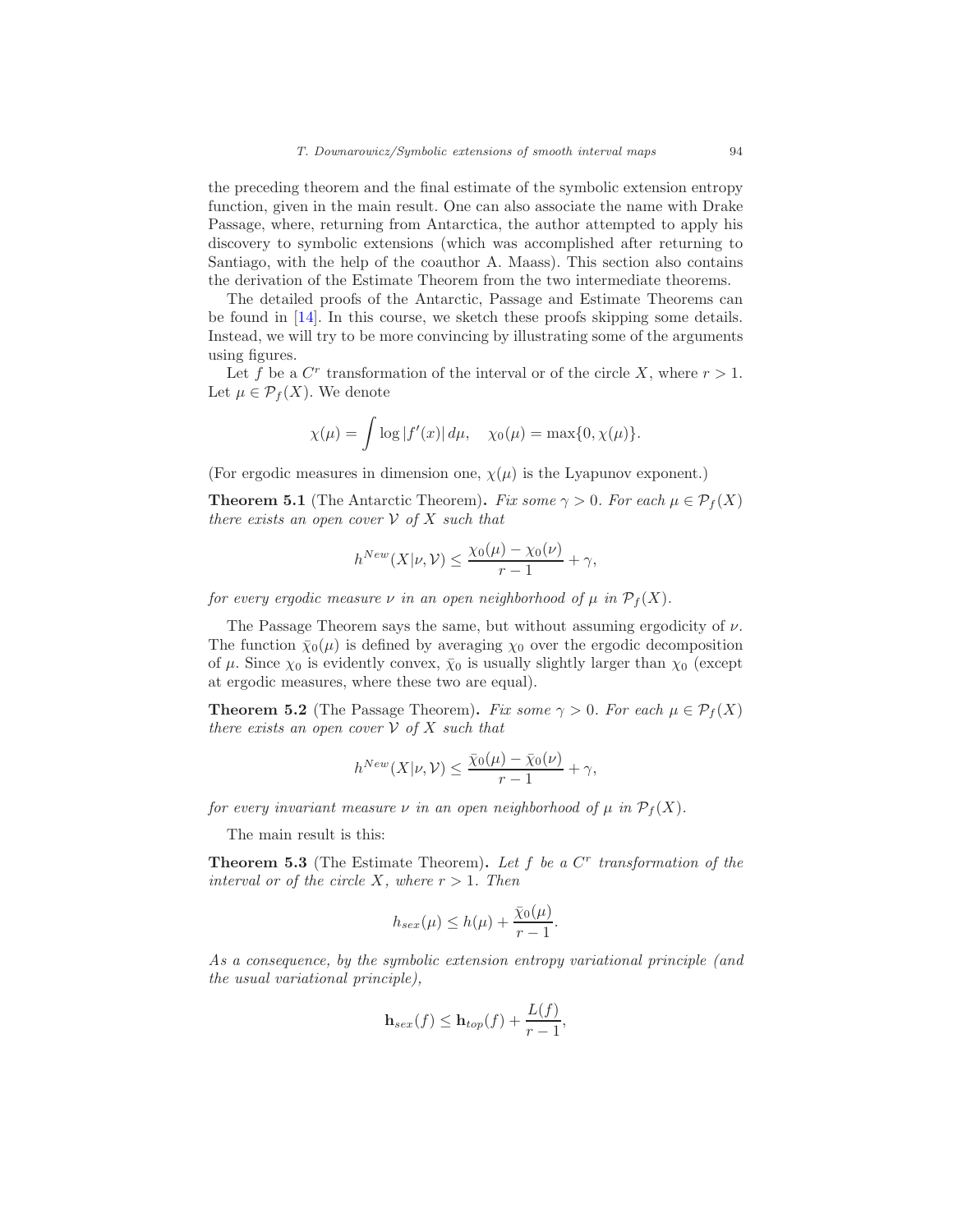where  $L(f)$  is the logarithm (if positive) of the Lipschitz constant of f, that is  $L(f) = \log^+ \sup_{x \in X} |f'(x)|.$ 

Remark 5.4. The Lipschitz constant can be easily replaced by the smaller constant  $R(f) = \lim_{n \to \infty} \frac{1}{n} L(f^n)$ , where  $f^n$  denotes the composition power of f.

We now describe how the Estimate Theorem is deduced from the Passage Theorem. This is fairly easy.

So, assume the Passage Theorem holds. The Ruelle inequality  $(h(\nu) \leq \chi_0(\nu))$ for ergodic  $\nu$ , see [\[22\]](#page-20-4)) easily implies that for any invariant measure  $\nu$  we also have

$$
h^{New}(X|\nu, \mathcal{V}) \le h(\nu) \le \bar{\chi}_0(\nu).
$$

Thus, for  $\nu$  sufficiently close to  $\mu$  we have

$$
h^{New}(X|\nu, V) \le \min\left\{\overline{\chi}_0(\nu), \ \frac{\overline{\chi}_0(\mu) - \overline{\chi}_0(\nu)}{r - 1} + \gamma\right\}.
$$

Clearly,  $h^{New}(X|\nu, V)$  (as well as  $\bar{\chi}_0(\nu)$ ) cannot be negative. The situation is illustrated on the figure below. The horizontal axis represents all measures  $\nu$  in the vicinity of  $\mu$  parametrized by  $\bar{\chi}_0(\nu)$ , on the vertical axis we have the upper bound for  $h^{New}(X|\nu, \mathcal{V})$ :



It is seen from this picture (which replaces elementary calculations), that, for all considered measures  $\nu$ ,

$$
h^{New}(X|\nu, V) \le \frac{\bar{\chi}_0(\mu)}{r} + \gamma
$$

(which is a refinement of Yomdin's global estimate by  $\frac{R(f)}{r}$ , see [Y]). Plugging this to the definition of the transfinite sequence, we obtain

$$
u_1(\mu) \le \frac{\bar{\chi}_0(\mu)}{r} \le \frac{\bar{\chi}_0(\mu)}{r-1}.
$$

We proceed by the transfinite induction. Suppose

$$
u_{\beta}(\mu) \leq \frac{\bar{\chi}_0(\mu)}{r-1},
$$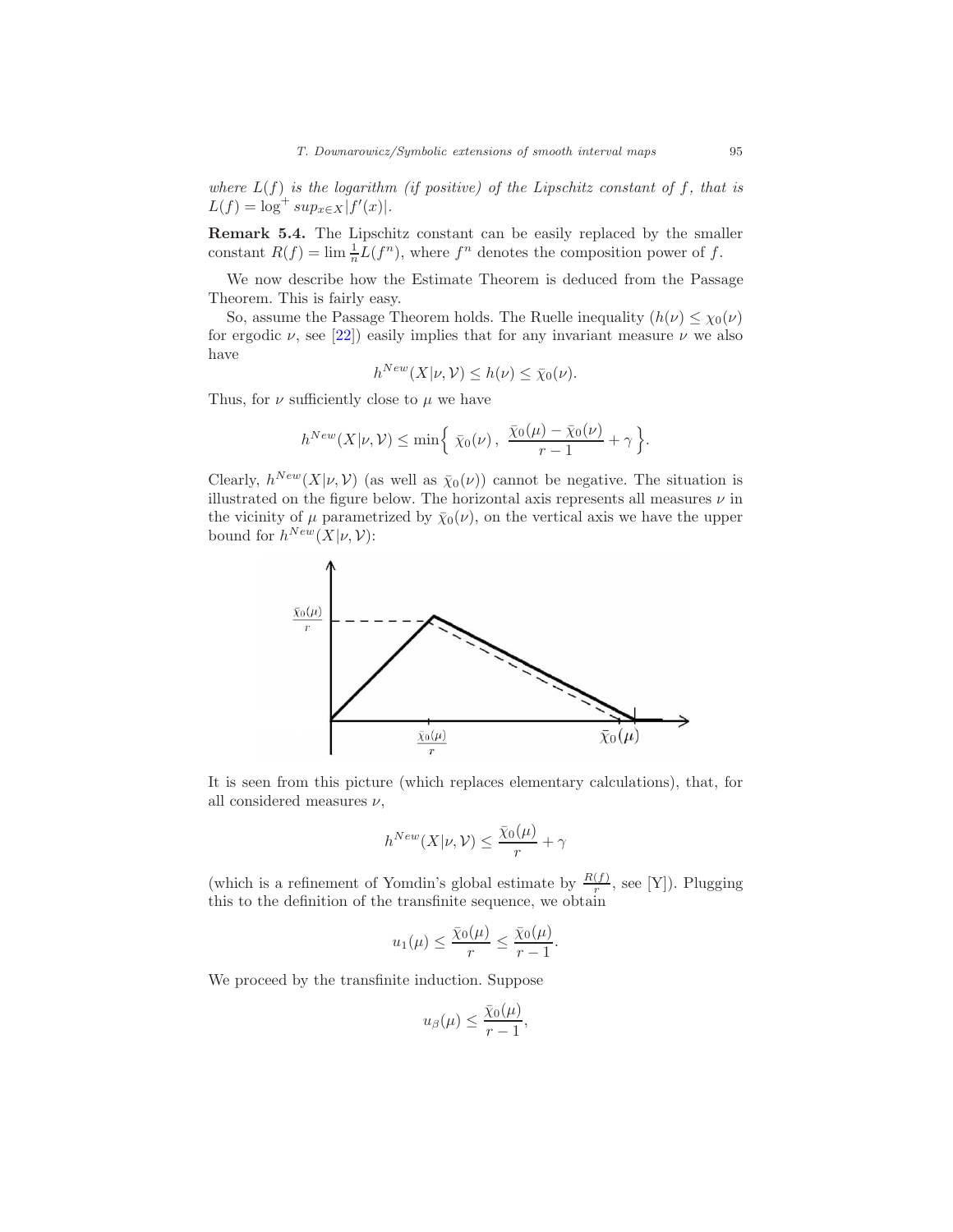for all ordinals  $\beta < \alpha$ . Then, near a measure  $\mu$ , holds

$$
u_{\beta}(\nu)+h^{New}(X|\nu,\mathcal{V})\leq \frac{\bar{\chi}_{0}(\nu)}{r-1}+\min\left\{\bar{\chi}_{0}(\nu),\frac{\bar{\chi}_{0}(\mu)-\bar{\chi}_{0}(\nu)}{r-1}+\gamma\right\}\leq \frac{\bar{\chi}_{0}(\mu)}{r-1}+\gamma.
$$

The situation is shown on the figure below.



We are using the fact that  $\bar{\chi}_0$  is an upper semicontinuous function, hence in a sufficiently small vicinity of  $\mu$  all measures  $\nu$  satisfy  $\bar{\chi}_0(\nu) \leq \bar{\chi}_0(\mu) + \gamma$ . This is why the domain of the graph extends only a bit beyond  $\bar{\chi}_0(\mu)$  (further to the right it would grow, so we are happy not have to include that part).

By passing to the upper limit as  $\nu$  approaches  $\mu$ , we get

$$
u_{\alpha+1} \le \frac{\bar{\chi}_0(\mu)}{r-1}.
$$

By transfinite induction,  $u_{\alpha} \leq \frac{\bar{\chi}_0(\mu)}{r-1}$  $\frac{\partial \alpha(\mu)}{\partial r-1}$  for all ordinals including  $\alpha_0$ . Now, using the transfinite characterization of the symbolic extension entropy. we get the desired result:

$$
h_{sex}(\mu) = h(\mu) + u_{\alpha_0}(\mu) \le h(\mu) + \frac{\bar{\chi}_0(\mu)}{r - 1}.
$$

# <span id="page-12-0"></span>6. Sketch of the proof of the Antarctic Theorem

The proof relies on the following, fairly elementary counting lemma:

**Lemma 6.1.** Let  $g : [0,1] \to \mathbb{R}$  be a C<sup>r</sup> function, where  $r > 0$ . Then there exists a constant  $c > 0$  such that for every  $0 < s < 1$  the number of components of the set  $\{x : g(x) \neq 0\}$  on which |g| reaches or exceeds the value s is at most  $c \cdot s^{-\frac{1}{r}}$ .

*Proof.* For  $0 < r \leq 1$ , g is Hölder, i.e., there exists a constant  $c_1 > 0$  such that  $|g(x) - g(y)| \leq c_1 |x - y|^r$ . If  $|g(x)| \geq s$  and y is a zero point for g then

$$
|x-y|\geq c_1^{-\frac{1}{r}}\cdot s^{\frac{1}{r}}.
$$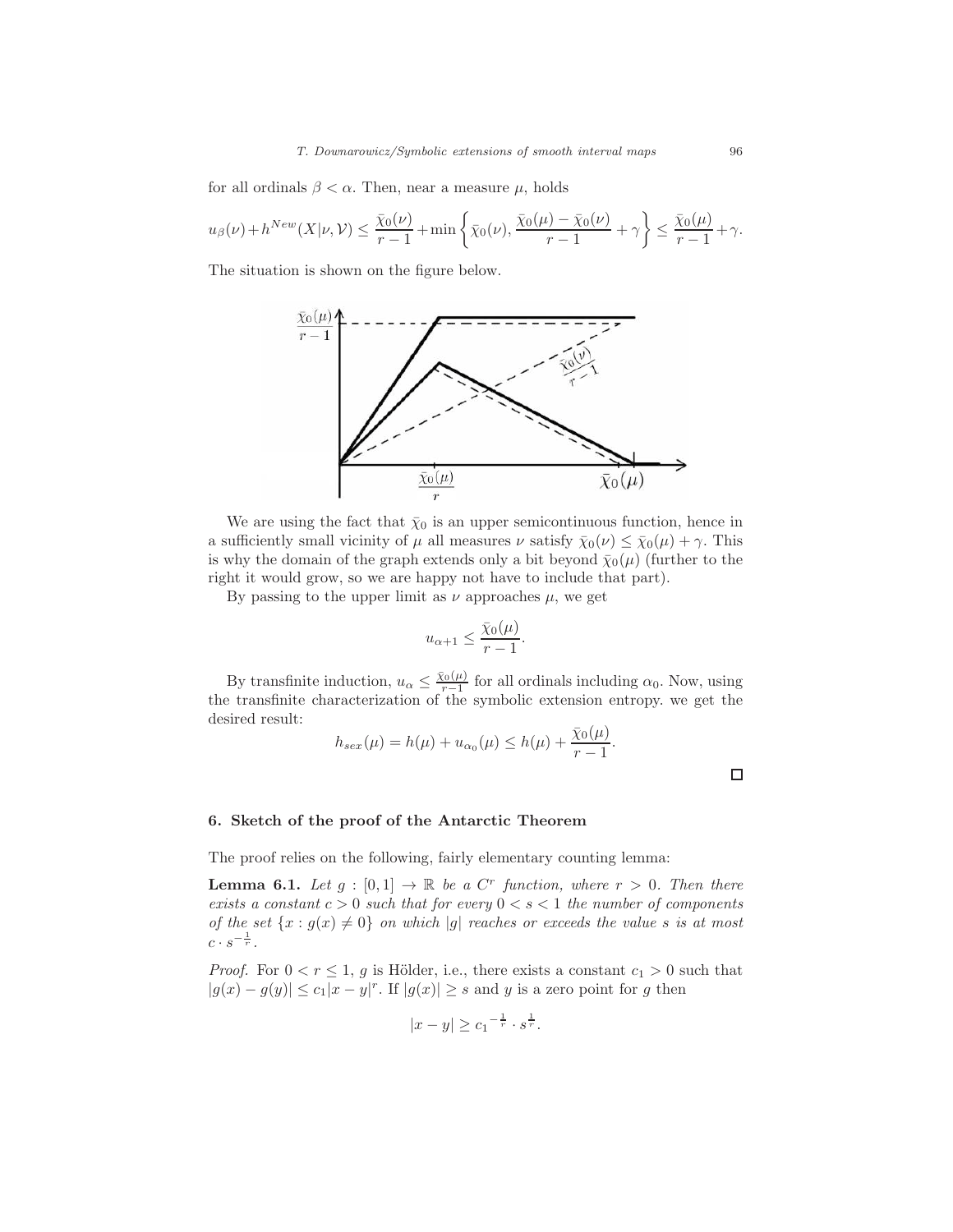The component containing  $x$  is at least that long and the number of such components is at most  $c \cdot s^{-\frac{1}{r}}$ , where  $c = c_1^{\frac{1}{r}}$ .

For larger r we proceed inductively: suppose that the lemma holds for  $r - 1$ . Let g be of class  $C<sup>r</sup>$ . By elementary considerations of the graph of f, with each component  $I = (a_I, b_I)$  of the set  $\{x : g(x) \neq 0\}$  we can disjointly associate an interval  $(x_I, y_I)$ , so that |g| attains at  $x_I$  its maximum on I and  $y_I$  is a critical point lying to the right of I (see the figure below).



There are two possible cases: either

- (a)  $y_I x_I > s^{\frac{1}{r}},$  or
- (b)  $y_I x_I \leq s^{\frac{1}{r}}$ .

Clearly, the number of components I satisfying a) is smaller than  $s^{-\frac{1}{r}}$ . If a component satisfies b) and  $|f|$  exceeds s on it, then, by the mean value theorem,  $|g'|$  attains on  $(x_I, b_I)$  a value at least  $s/s^{\frac{1}{r}} = s^{\frac{r-1}{r}}$ . Because g' is of class  $C^{r-1}$ , by the inductive assumption, the number of such intervals  $(x_I, y_I)$  (hence of components I) does not exceed  $c \cdot (s^{\frac{r-1}{r}})^{-\frac{1}{r-1}} = c \cdot s^{-\frac{1}{r}}$ . Jointly, the number of all components I on which |f| exceeds s is at most  $2+(c+1)\cdot s^{-\frac{1}{r}} \leq c_1 \cdot s^{-\frac{1}{r}}$  (the number 2 is added because the above argument does not apply to the extreme components, which need not contain critical points).  $\Box$ 

For  $g = f'$  we obtain the following.

<span id="page-13-0"></span>**Corollary 6.2.** Let  $f : [0,1] \rightarrow [0,1]$  be a C<sup>r</sup> function, where  $r > 1$ . Then there exists a constant  $c > 0$  such that for every  $s > 0$  the number of branches of monotonicity of f on which |f'| reaches or exceeds s is at most  $c \cdot s^{-\frac{1}{r-1}}$ .

Next we apply the above to counting possible ways by which a point with a bounded below derivative for the composition power of f may traverse the branches of monotonicity. We make a formal definition.

**Definition 6.3.** Let f be as in the formulation of Corollary [6.2.](#page-13-0) Let  $\mathcal{I} =$  $(I_1, I_2, \ldots, I_n)$  be a finite sequence of branches of monotonicity of f, (i.e., any formal finite sequence whose elements belong to the countable set of branches, admitting repetitions). Denote

 $a_i = \min\{-1, \max\{\log |f'(x)| : x \in I_i\}\}.$ 

Choose  $S \leq -1$ . We say that  $\mathcal I$  admits the value S if

$$
\frac{1}{n}\sum_{i=1}^{n}a_i \ge S.
$$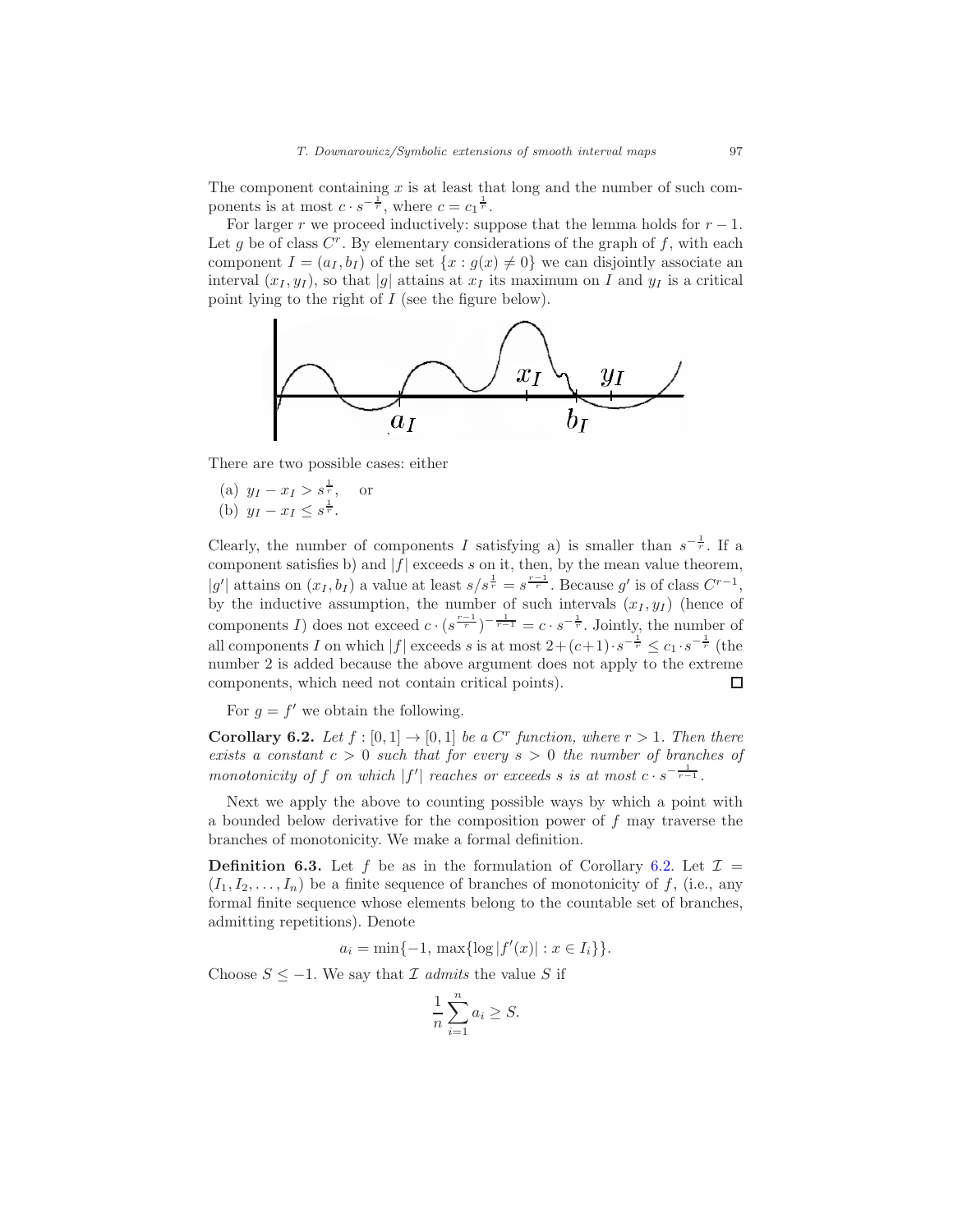Notice that, if there exists a sequence of points  $y_i \in I_i$  with  $\log |f'(y_i)| \leq -1$ for each i and satisfying  $\frac{1}{n} \sum_{i=1}^{n} \log |f'(y_i)| \geq S$ , then  $\mathcal I$  admits the value  $S$ .

<span id="page-14-0"></span>**Lemma 6.4.** Let  $f : [0,1] \rightarrow [0,1]$  be a C<sup>r</sup> function, where  $r > 1$ . Fix  $\epsilon > 0$ . Then there exists  $S_{\epsilon} \leq -1$  such that for every n and  $S \leq S_{\epsilon}$  the logarithm of the number of sequences  $\mathcal I$  of length n which admit the value  $S$  is at most

$$
n\frac{-S}{r-1}(1+\epsilon).
$$

*Proof.* Without loss of generality assume that S is a negative integer. Let  $\mathcal I$ be a sequence of n branches of monotonicity which admits the value  $S$ . Denote  $k_i = |a_i|$ . Then  $(-k_i)$  is a sequence of n positive integers with sum at most  $n(1-S)$ . Now, in a given sequence  $(k_i)$ , each value  $k_i$  may be realized by any branch of monotonicity on which max  $\log|f'|$  lies between  $k_i$  and  $k_i + 1$  (or just exceeds  $-1$  if  $k_i = -1$ ). From Corollary [6.2](#page-13-0) it follows that there are no more than  $ce^{\frac{-k_i}{r-1}}$  such branches for each  $k_i$ . Jointly the logarithm of the number of sequences of branches of monotonicity corresponding to one sequence  $(k_i)$  is at most

$$
n \log c - \frac{1}{r-1} \sum_{i=1}^{n} k_i \le n \log c + \frac{n}{r-1} (1-S),
$$

For large values of −S, the first term, and the last 1 can be skipped at a cost of multiplying  $-S$  by  $(1 + \epsilon)$ . The number of all possible sequences  $(k_i)$  with sum  $n(1-S)$  is negligibly small on the logarithmic scale. So the logarithm of the number of all sequences of branches of monotonicity which admit the value  $S$  is, regardless of  $n$ , estimated from above as in the assertion. □

Regardless of whether  $f$  is a transformation of the interval or of the circle  $X$ , the derivative  $f'$  can be regarded as a function defined on the interval  $[0, 1]$ . Let  $C = \{x : f'(x) = 0\}$  be the critical set. Fix  $\epsilon > 0$ . Fix some open neighborhood U of C on which  $\log |f'| < S_{\epsilon}$ . Then  $U^c$  can be covered by finitely many open intervals on which f is monotone. Let  $\mathcal V$  be the cover consisting of U and these intervals. The figure below shows  $f$  and the set  $U$ .

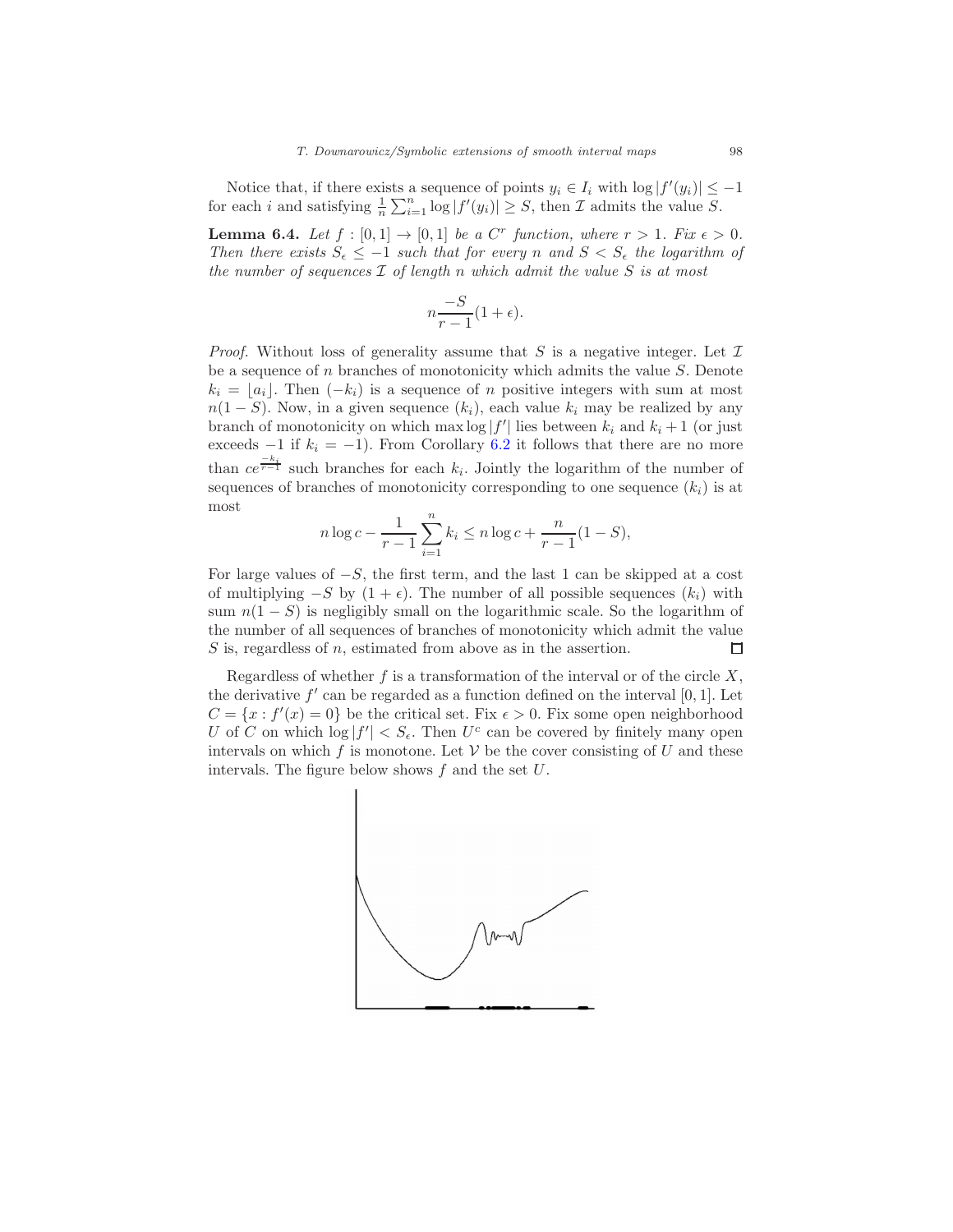<span id="page-15-1"></span>**Lemma 6.5.** Let  $T$  be a  $C<sup>r</sup>$  transformation of the interval or of the circle  $X$ , where  $r > 1$ . Let U and V be as described above. Let v be an ergodic measure and let

$$
S(\nu) = \int_U \log|f'| d\nu.
$$

Then

<span id="page-15-2"></span>
$$
h^{New}(X|\nu, \mathcal{V}) \le \frac{-S(\nu)}{r-1}(1+\epsilon). \tag{6.1}
$$

*Proof.* Let  $F$  be the set of points on which the nth Cesaro means of the function  $\mathbf{1}_U \log |f'|$  are close to  $S(\nu)$  for n larger than some threshold integer (we are using the ergodic theorem; such a set F can have measure larger than  $1-\sigma$ ). For  $x \in F$ and large n consider a set

$$
V_x^n = V_0 \cap T^{-1}(V_1) \cap \dots \cap T^{-n+1}(V_{n-1})
$$

containing x, with  $V_i \in \mathcal{V}$  (as in the definition of local entropy). Consider the finite subsequence of times  $0 \leq i_j \leq n-1$  when  $V_{i_j} = U$ . Let  $n\zeta$  denote the length of this subsequence and assume  $\zeta > 0$ . For a fixed  $\delta$  let E be an  $(n, \delta)$ separated set in  $V_x^n \cap F$  and let  $y \in E$ . The sequence  $(i_j)$  contains only (usually not all) times i when  $f^i(y) \in U$ . Thus, since  $y \in F$ , we have

$$
S(\nu) \approx \frac{1}{n} \left( \sum_{j} \log |f'(T^{i_j}(y))| + A \right),
$$

where  $A$  is the similar sum over the times of visits to  $U$  not included in the sequence  $(i_i)$ . Clearly  $A \leq 0$ , so it can be skipped. Dividing by  $\zeta$  we obtain

$$
\frac{S(\nu)}{\zeta} \le \frac{1}{n\zeta} \sum_j \log |f'(T^{i_j}(y))|.
$$

The right hand side above is smaller than  $S_{\epsilon}$ . This implies that along the subsequence  $(i_j)$  the trajectory of y traverses a sequence  $\mathcal I$  (of length  $n\zeta$ ) of branches of monotonicity of f admitting the value  $\frac{S(\nu)}{\zeta}$  smaller than  $S_{\epsilon}$ . By Lemma [6.4,](#page-14-0) the logarithm of the number of such sequences  $\mathcal I$  is dominated by

<span id="page-15-0"></span>
$$
n\frac{-S(\nu)}{r-1}(1+\epsilon). \tag{6.2}
$$

At times i other than  $i_j$  the set  $V_i$  contains only one branch, so if two points from  $V_x^n \cap F$  traverse the same sequence of branches along the times  $(i_j)$ , they traverse the same full sequence of branches along all times  $i = 0, 1, \ldots, n - 1$ . The number of  $(n, \delta)$ -separated points which, along all times  $i = 0, 1, \ldots, n-1$ , traverse the same given sequence of branches of monotonicity is negligibly small. This, together with  $(6.2)$ , implies that the logarithm of the cardinality of E can be only negligibly larger than  $(6.2)$ . The proof is concluded by dividing by n, and letting  $n \to \infty$ .  $\Box$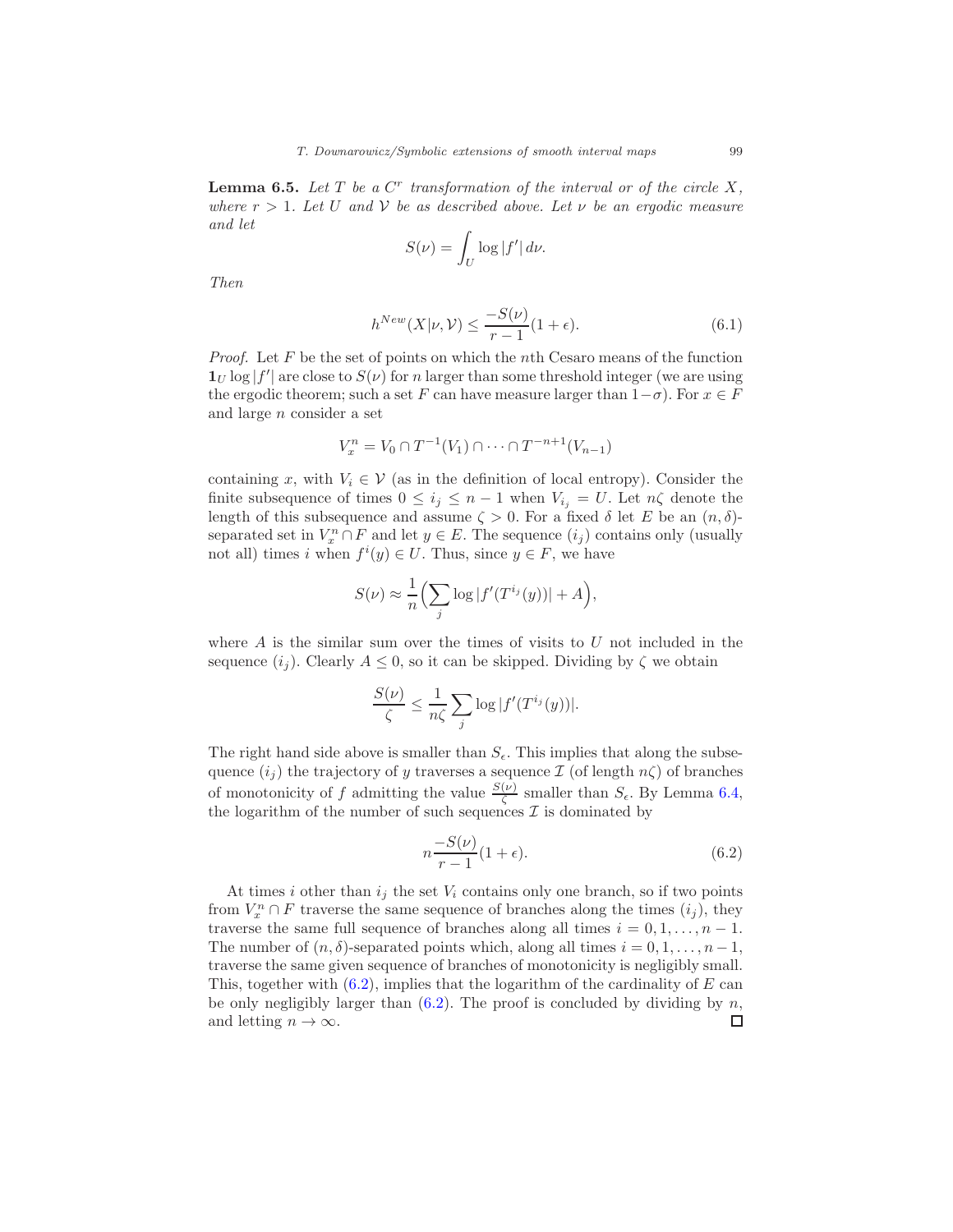*Proof of the Antarctic Theorem.* Fix an invariant measure  $\mu$  and some  $\gamma > 0$ . We need to consider only ergodic measures  $\nu$  close to  $\mu$ . If  $\chi(\mu) < 0$  then, by upper semicontinuity of the function  $\chi$ , for  $\nu$  sufficiently close to  $\mu$ ,  $\chi(\nu) < 0$ , so by the Ruelle inequality (and since always  $h^{New}(X|\nu, V) \leq h(\mu)$ ),  $h^{New}(X|\nu, V) =$ 0 and the assertion holds for any open cover.

Now suppose that  $\chi(\mu) \geq 0$ . Clearly, then  $\mu(C) = 0$ . Since  $\log|f'|$  is  $\mu$ integrable, the open neighborhood U of C (on which  $\log|f'| < S_{\epsilon}$ ) can be made so small that the (negative) integral of  $\log|f'|$  over the closure of U is very close to zero (closer than some  $\epsilon$ ). Then

<span id="page-16-1"></span>
$$
\int_{\overline{U}^c} \log |f'(x)| \, d\mu < \chi(\mu) + \epsilon. \tag{6.3}
$$

The integral in [\(6.3\)](#page-16-1) is an upper semicontinuous function of the measure  $(\overline{U}^c)$ is an open set on which  $\log|f'|$  is finite and continuous and negative on the boundary), hence  $(6.3)$  holds for all invariant measures  $\nu$  in a neighborhood of  $\mu$ . The more

$$
\int_{U^c} \log |f'(x)| \, d\nu < \chi(\mu) + \epsilon
$$

(we have included the boundary to the set of integration, and the function is negative on that boundary). Then

<span id="page-16-2"></span>
$$
-S(\nu) = \int_{U^c} \log |f'(x)| d\nu - \chi(\nu) \le \chi(\mu) - \chi(\nu) + \epsilon.
$$
 (6.4)

We define the cover  $\mathcal V$  with the above choice of the set U (recall,  $\mathcal V$  consists of  $U$  and some intervals on which  $f$  is monotone). We can now apply Lemma [6.5.](#page-15-1) Substituting  $(6.4)$  into  $(6.1)$  we get

$$
h^{New}(X|\nu, \mathcal{V}) \le \frac{\chi(\mu) - \chi(\nu) + \epsilon}{r - 1} (1 + \epsilon).
$$

Of course,  $\chi(\mu)$  can be replaced by a not smaller number  $\chi_0(\mu)$ . If  $\chi(\nu) < 0$ then  $h^{New}(X|\nu, V) = 0 \leq \frac{\chi_0(\mu) - \chi_0(\nu)}{r-1}$  $\frac{r_1 - \chi_0(\nu)}{r_1 - 1}$ , so, in any case we can write

$$
h^{New}(X|\nu, \mathcal{V}) \le \frac{\chi_0(\mu) - \chi_0(\nu) + \epsilon}{r - 1} (1 + \epsilon).
$$

Because the function  $\frac{\chi_0(\cdot)}{r-1}$  is bounded, the contribution of the error terms  $\epsilon$  can be made smaller than the additive term  $\gamma$ .  $\Box$ 

# <span id="page-16-0"></span>7. Sketch of the proof of the Passage Theorem

In the Passage Theorem, we need to drop the assumption that  $\nu$  is ergodic. The key tool is the lemma below. Recall that the ergodic decomposition allows to represent each invariant measure  $\nu$  as the barycenter of a probability measure  $M_{\nu}$  supported by the set of ergodic measures. In order to easier distinguish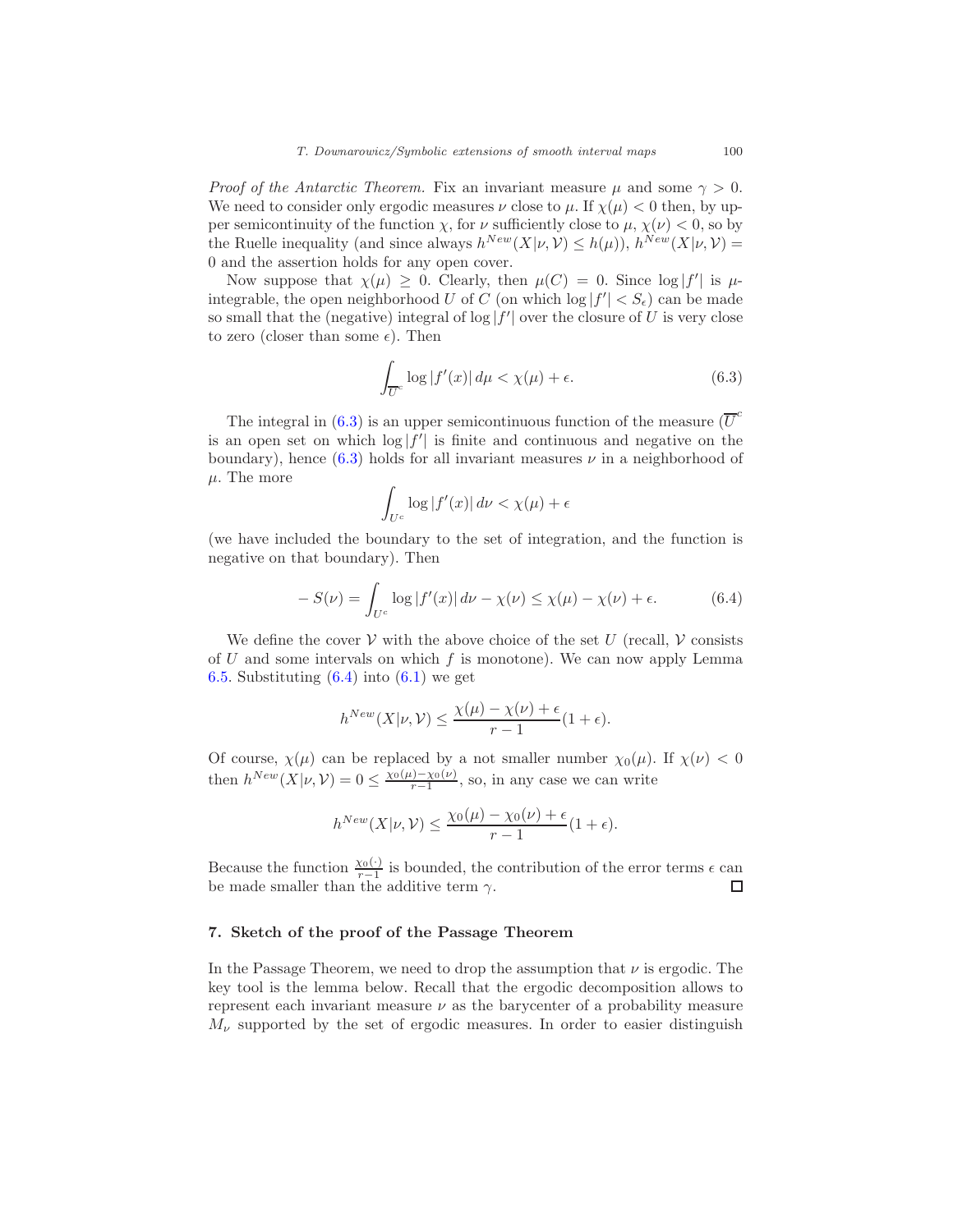between probability measures on  $\mathcal{P}_T(X)$  and invariant measures on X (which are points in  $\mathcal{P}_T(X)$  we will consistently use the term "distribution" with regard to probability measures on  $\mathcal{P}_T(X)$ , in particular to the ergodic (and nonergodic) decompositions of invariant measures. Below, by a joining of two distributions  $M, M'$  on some space we understand any distribution on the Cartesian square of the space, with marginals  $M, M'$ .

<span id="page-17-1"></span>**Lemma 7.1.** In a topological dynamical system  $(X, T)$ , let  $\mu, \nu_n \in \mathcal{P}_T(X)$ , and  $\nu_n \to \mu$  in the weak\* topology. Choosing a subsequence we can assume that the ergodic decompositions  $M_{\nu_n}$  converge to some distribution M on  $\mathcal{P}_T(X)$ . By continuity of the barycenter map,  $bar(M) = \mu$ . Then, given any  $\epsilon > 0$ , for n large enough, there exists a joining  $J_n$  of  $M_{\nu_n}$  and M such that  $J_n(\Delta_e^{\epsilon}) > 1 - \epsilon$ , where

$$
\Delta_e^{\epsilon} = \{ \langle \nu, \tau \rangle \in \mathcal{P}_T(X) \times \mathcal{P}_T(X) : \nu \text{ is ergodic and } \text{dist}(\nu, \tau) < \epsilon \}.
$$

*Proof.* The proof is elementary, and we only sketch it. We partition  $\mathcal{P}_T(X)$  into finitely many Borel sets  $F_i$  of diameter smaller than  $\epsilon$  and with boundaries of measure M zero. Then, for large n the numbers  $M_{\nu_n}(F_i)$  are very close to  $M(F_i)$  (for every index i). The joining  $J_n$  is obtained as the sum of appropriately scaled product distributions  $M|_{F_i} \times M_{\nu_n}|_{F_i}$ . Such a joining is supported by the  $\epsilon$ -neighborhood of the diagonal (see figure below).  $\Box$ 

|  | $N _{F_i} \times M _{F_i}$ |  |
|--|----------------------------|--|
|  |                            |  |
|  |                            |  |

*Proof of the Passage Theorem.* Suppose that there exists  $\gamma > 0$  and a sequence  $\nu_n$  converging to  $\mu$ , and which, for any choice of an open cover  $\mathcal{V}$ , eventually does not satisfy the assertion of the Passage Theorem. By choosing a subsequence we can assume that the ergodic decompositions  $M_{\nu_n}$  converge to some distribution M on  $\mathcal{P}_T(X)$  with  $bar(M) = \mu$ . By the Antarctic Theorem, for every  $\tau$  in the support of M there is some open cover  $\mathcal{V}_{\tau}$  and  $\epsilon_{\tau} > 0$  such that

<span id="page-17-0"></span>
$$
h^{New}(X|\tau, \mathcal{V}_{\tau}) \le \frac{\chi_0(\mu) - \chi_0(\nu)}{r - 1} + \gamma,\tag{7.1}
$$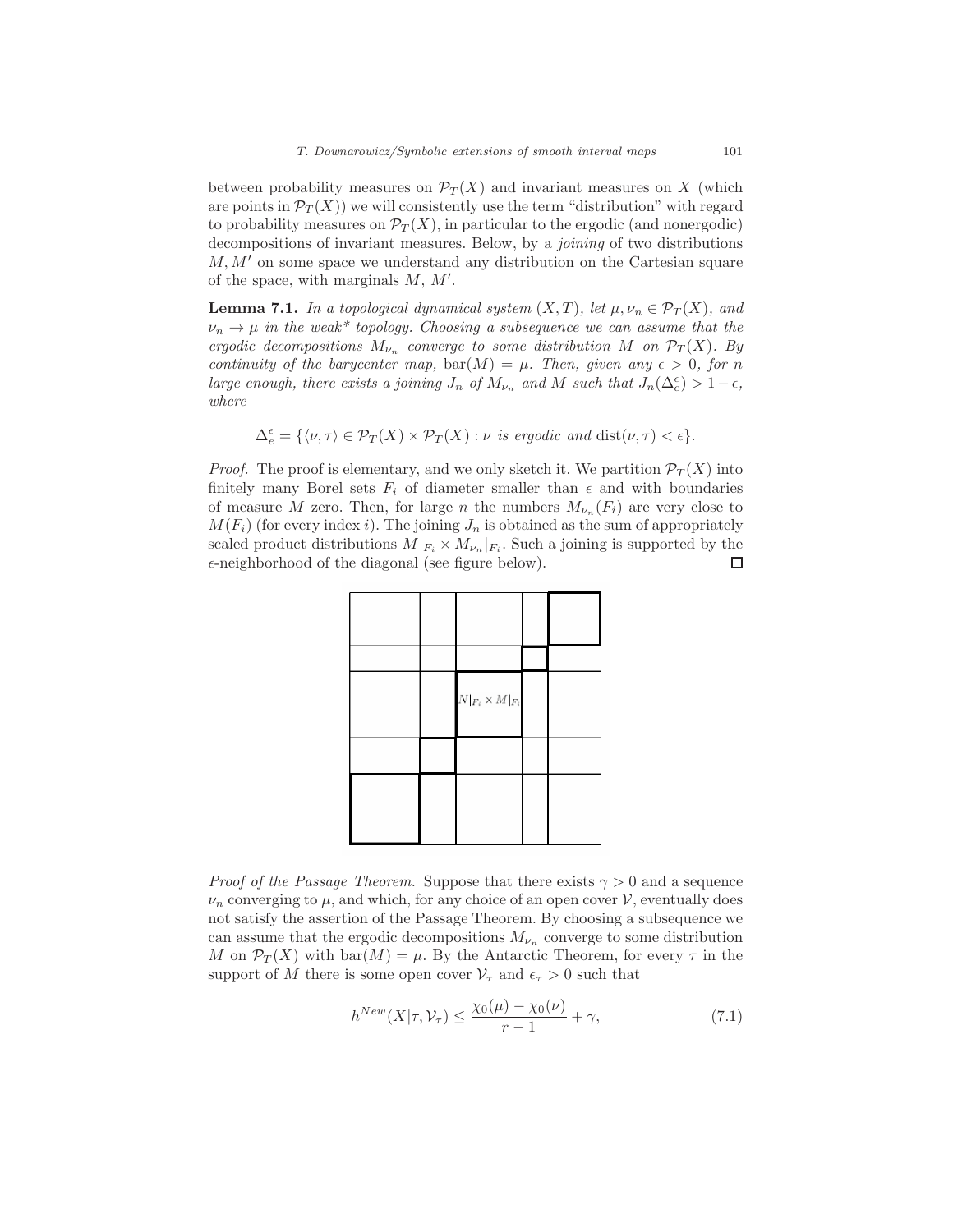for any ergodic  $\nu$  in the  $\epsilon_{\tau}$ -neighborhood of  $\tau$ . For each  $\tau$  the Lebesgue number of  $V_\tau$  is a positive number  $\xi_\tau$ . Let  $\epsilon$  be so small that  $\epsilon_\tau > \epsilon$  and  $\xi_\tau > \epsilon$  for M-nearly all  $\tau$  (belonging to a set  $\mathcal{P} \subset \mathcal{P}_T(X)$  with  $M(\mathcal{P}) \approx 1$ ). We let  $\mathcal V$  be an open cover by sets of diameter smaller than  $\epsilon$ . This cover is finer than  $\mathcal{V}_{\tau}$  for M-nearly each  $\tau$ , hence [\(7.1\)](#page-17-0) holds for such  $\tau$ , V and  $\epsilon$ . By Lemma [7.1,](#page-17-1) for n large enough there exists a joining  $J_n$  of  $M_{\nu_n}$  and M satisfying  $J_n(\Delta_e^{\epsilon}) > 1 - \epsilon$ . We fix such an n and let  $J_{\tau}$  be the conditional of  $J_n$  for  $\tau$  fixed on the second coordinate, and we let  $\nu_{\tau}$  denote  $bar(J_{\tau})$ . We have

<span id="page-18-0"></span>
$$
\int \nu_{\tau} dM(\tau) = \nu_n. \tag{7.2}
$$

By the properties of the joining  $J_n$ , for M-nearly all  $\tau$  the distribution  $J_{\tau}$  is nearly supported by the  $\epsilon$ -neighborhood of  $\tau$ . These conditions together imply that for M-nearly every  $\tau$  the distribution  $J_{\tau}$  is nearly supported by the ergodic measures  $\nu$  which satisfy [\(7.1\)](#page-17-0) for the cover  $\nu$ .



The idea of the above argument is presented on this figure. For simplicity,  $\nu_n$  is shown as a convex combination of two ergodic measures  $\nu_a$  and  $\nu_b$  (the distribution  $M_{\nu_n}$  is supported by these two points). The limit distribution M has barycenter  $\mu$  and in this figure is also supported by two points  $\tau_a$  and  $\tau_b$ (not necessarily ergodic;  $M$  need not be the ergodic decomposition of  $\mu$ , which in this case is a convex combination of completely different measures  $\mu_a$  and  $\mu_b$ ). The role of the joining  $J_n$  is to associate to each  $\tau$  in the support of M a "part" of the distribution  $M_{\nu_n}$ , called  $J_{\tau}$ , nearly supported by a small neighborhood of  $\tau$ . In the case shown on the figure, it associates to  $\tau_a$  the point mass at  $\nu_a$ , and to  $\tau_b$  the point mass at  $\nu_a$ .

Integrating both sides of [\(7.1\)](#page-17-0) with respect to  $J_{\tau}$  we get for M-nearly every  $\tau$ :

$$
h^{New}(X|\nu_{\tau}, \mathcal{V}) \le \frac{\chi_0(\tau) - \bar{\chi}_0(\nu_{\tau})}{r - 1} + \gamma + \delta
$$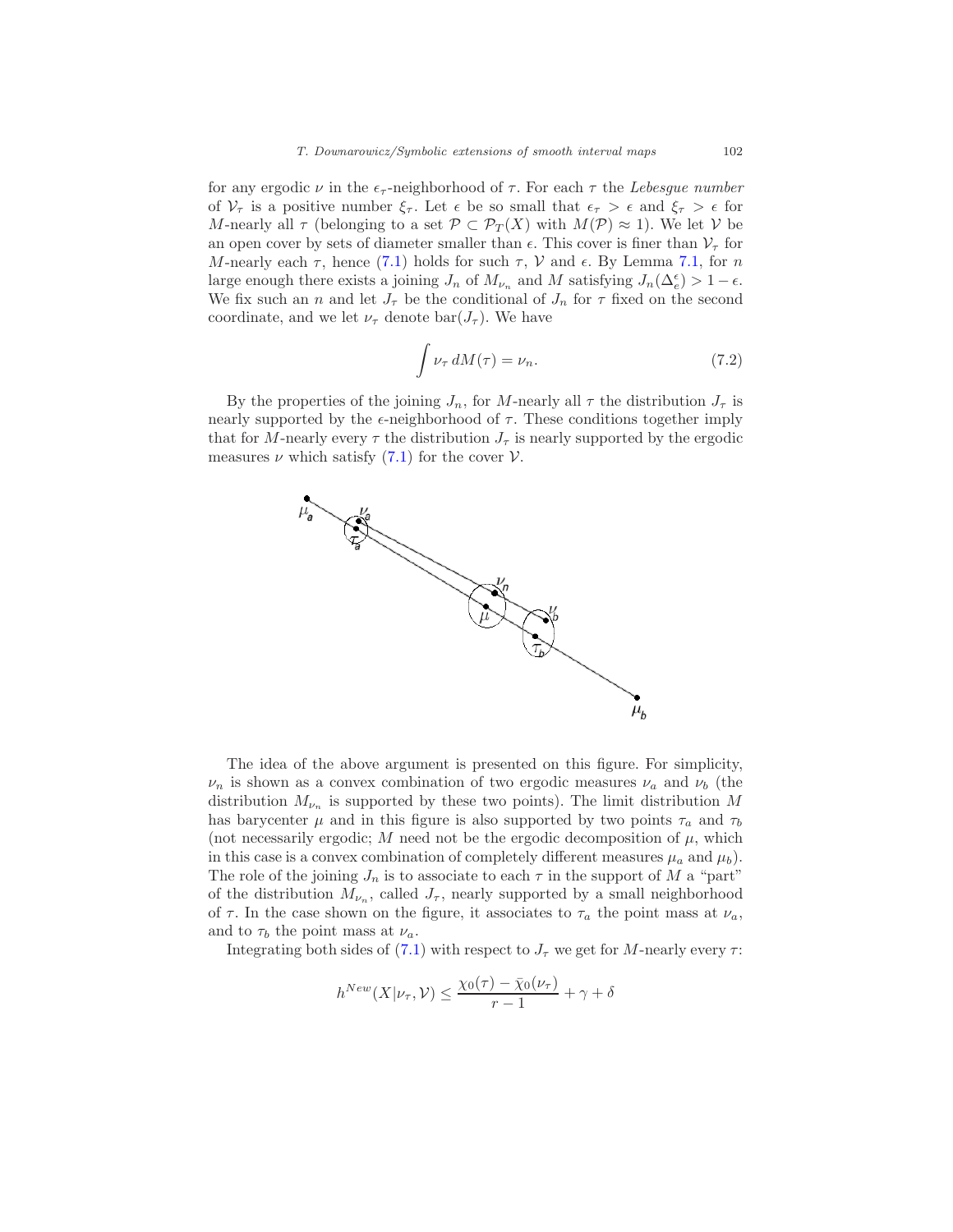( $\delta$  is the contribution of the "bad" measures  $\nu$ ). Now we integrate both sides of the above inequality over  $\tau$  with respect to M. By convexity,  $\chi_0(\tau)$  will integrate to not more than  $\int \chi_0 dM_\mu$  which equals  $\bar{\chi}_0(\mu)$ . By [\(7.2\)](#page-18-0), the term  $\bar{\chi}_0(\nu_\tau)$  will integrate to  $\bar{\chi}_0(\nu_n)$ , while the left hand side will integrate to  $h^{New}(X|\nu, \mathcal{V})$ . Another negligibly small term representing the integral over the "bad" set of  $\tau$ 's will add. We have contradicted the assumption that  $\nu_n$  eventually does not satisfy the assertion of the theorem.  $\Box$ 

# <span id="page-19-1"></span>References

- <span id="page-19-4"></span>[1] Bowen, R. (2008). Equilibrium states and the ergodic theory of Anosov diffeomorphisms, 2nd revised. Lect. Notes Math. 470. Springer, Berlin. [MR2423393](http://www.ams.org/mathscinet-getitem?mr=2423393)
- <span id="page-19-6"></span>[2] BOYLE, M. (1991) *Quotients of subshifts*. Adler Conference lecture.
- <span id="page-19-2"></span>[3] Boyle, M. and Downarowicz, T. (2004). The entropy theory of symbolic extensions. Invent. Math. 156, no. 1, 119–161. [MR2047659](http://www.ams.org/mathscinet-getitem?mr=2047659)
- <span id="page-19-8"></span>[4] BOYLE, M., FIEBIG, D. and FIEBIG, U. (2002). Residual entropy, conditional entropy and subshift covers. Forum Math. 14, no. 5, 713–757. [MR1924775](http://www.ams.org/mathscinet-getitem?mr=1924775)
- <span id="page-19-13"></span>[5] BURGUET, D. (2010). Examples of  $C<sup>r</sup>$  interval map with large symbolic extension entropy. Discrete and Continuous Dynamical Systems - A 26, no 3, 873–899.
- <span id="page-19-15"></span>[6] BURGUET, D. (2009). Symbolic extensions for  $C<sup>r</sup>$  nonuniformly entropy expanding maps. Preprint.
- <span id="page-19-16"></span>[7] BURGUET, D. (2009).  $C^2$  surface diffeomorphisms have symbolic extensions. Preprint.
- <span id="page-19-11"></span>[8] BURGUET, D. and MCGOFF, K. (2010). Orders of accumulation of entropy. Preprint.
- <span id="page-19-9"></span>[9] Buzzi, J. (1997). Intrinsic ergodicity of smooth interval maps. Israel J. Math. 100 125–161. [MR1469107](http://www.ams.org/mathscinet-getitem?mr=1469107)
- <span id="page-19-14"></span>[10] D $\acute{I}$ Az, L. and FISHER, T. (2009). Symbolic extensions for partially hyperbolic diffeomorphisms. Preprint.
- <span id="page-19-7"></span>[11] Downarowicz, T. (2001). Entropy of a symbolic extension of a dynamical system. Ergodic Theory Dynam. Systems 21, no. 4, 1051–1070. [MR1849601](http://www.ams.org/mathscinet-getitem?mr=1849601)
- <span id="page-19-3"></span>[12] Downarowicz, T. (2005). Entropy structure. J. Anal. Math. 96 57–116. [MR2177182](http://www.ams.org/mathscinet-getitem?mr=2177182)
- <span id="page-19-5"></span>[13] DOWNAROWICZ, T. and DURAND, F. (2002). Factors of Toeplitz flows and other almost  $1 - 1$  extensions over group rotations. Math. Scand. **90**, no. 1, 57–72. [MR1887094](http://www.ams.org/mathscinet-getitem?mr=1887094)
- <span id="page-19-12"></span>[14] DOWNAROWICZ, T. and MAASS, A. (2009). Smooth interval maps have symbolic extensions: the Antarctic theorem. Invent. Math. 176, no. 3, 617– 636. [MR2501298](http://www.ams.org/mathscinet-getitem?mr=2501298)
- <span id="page-19-0"></span>[15] Downarowicz, T. and Newhouse, S. (2005). Symbolic extensions and smooth dynamical systems. Invent. Math. 160, no. 3, 453–499. [MR2178700](http://www.ams.org/mathscinet-getitem?mr=2178700)
- <span id="page-19-10"></span>[16] Lindenstrauss, E. (1999). Mean dimension, small entropy factors and an imbedding theorem. Publ. Math. I.H.E.S. 89 227–262. [MR1793417](http://www.ams.org/mathscinet-getitem?mr=1793417)